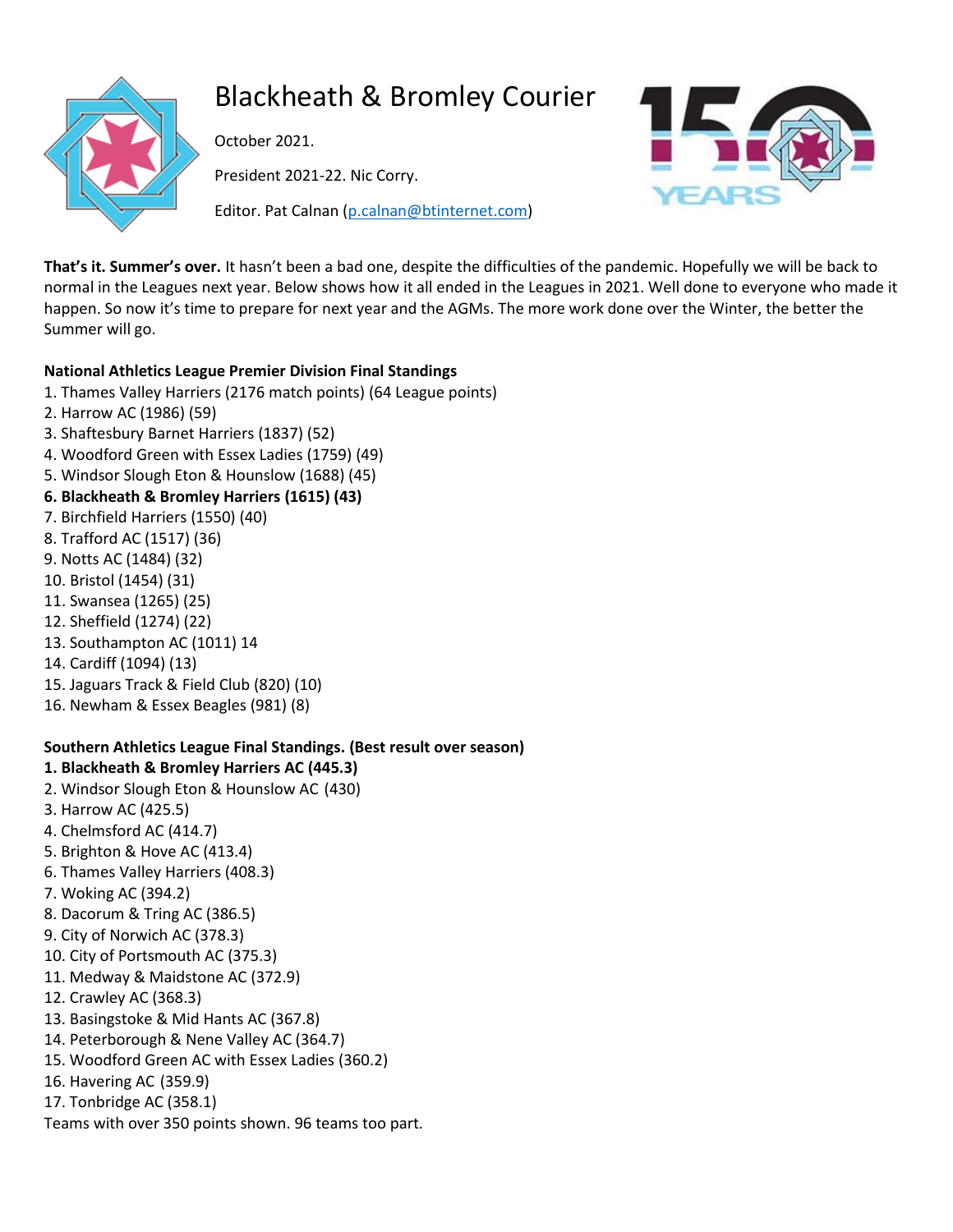#### **YDL Upper, Southern Kent**

- **1. Blackheath & Bromley Harriers (18) (1416)**
- 2. Medway & Maidstone (12) (769)
- 3. Team ATIP (11) (703)
- 4. Tonbridge AC (10) (707)
- 5. Cambridge Harriers (9) (657)
- 6. Dartford Harriers (3) (217)

# **YDL Lower, Southern Kent**

## **1. Blackheath & Bromley Harriers (10) (836)**

- 2. Medway & Maidstone AC (8) (611.5)
- 3. Cambridge Harriers (6) (514)
- 4. Bexley AC (4) (392.5)
- 5. Paddock Wood/Folkestone RC (2) (269)

# **Kent Young Athletes League**

## **Division One**

# **1. Blackheath & Bromley Harriers 1 (24**) **(1775.5)**

- 2. Medway & Maidstone 1 (21) (1580.5)
- 3. Tonbridge AC 1 (15) (1355.5)
- 4. Tonbridge AC 2/Judd School (14) (1205.5)
- 5. Cambridge Harriers (13) (1112)
- 6. Bexley (10) (1042)
- 7. Paddock Wood/ Folkestone (6) (878)
- 8. Sevenoaks (5) (711)

# **Division Two**

- 1. Dartford Harriers (24) (1456)
- 2. Central Park Athletics (21) (1078)
- 3. Thanet (17) (991)
- 4. Invicta East Kent (16) (967)
- **5. Blackheath & Bromley Harriers AC 2 (12) (843)**
- 6. Medway & Maidstone 2 (8) (651)
- 7. Swale Combined (7) (594)
- 8. Paddock Wood/Folkestone (2) (196)

# **Wednesday Night Training**

For the next few months we are fortunate enough to have been offered use of Becchamians Clubhouse for Wednesday night runs as well as food and bar facilities. Beccehamians is only a few hundred yards from the old clubhouse so familiar routes can still be run. It will be open from 6.30pm. The address is : Beccehamian Rugby Football Club, Corkscrew Hill, West Wickham BR4 9BB

FACILITIES: There are changing and shower facilities for both men and women, and afterwards a large room for our exclusive use with a bar for eating, drinking, President's news etc.

FOOD: Details of the changing weekly menu are available from dmlawrie162@googlemail.com

There has been good feedback from those who have used the facility. The food is good. Fans of the Westerham Brewery will not be disappointed as there is Summer Perle available, and there are also large tv screens. There is plenty of room for social events so keep a look out for updates….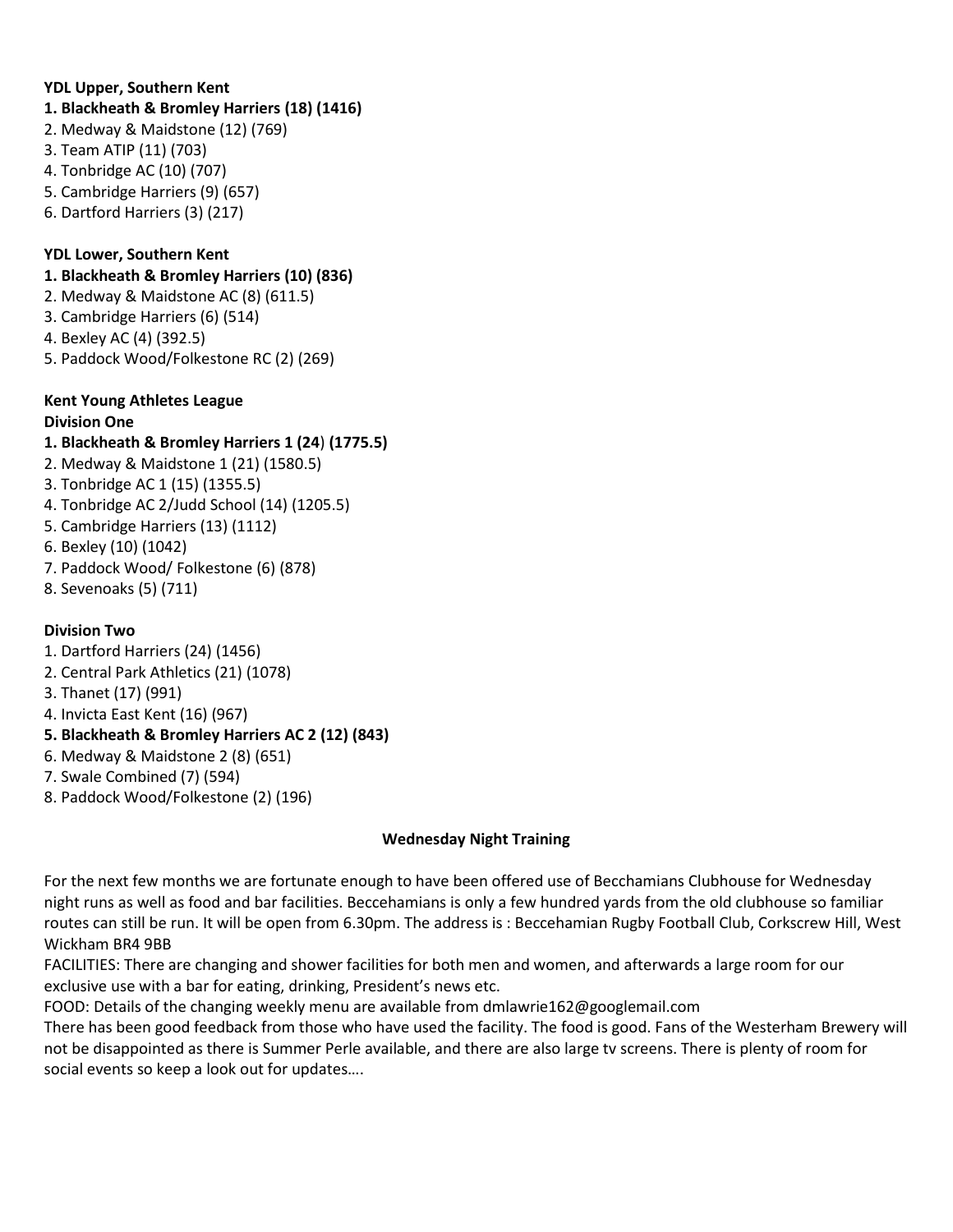#### **David Benneworth RIP**



We have all been greatly saddened to hear of the death of David Benneworth who has been a great a supporter of the Club over many years. He became a field official after his youngest daughter Katy became involved in the Club. He also gave his wife Bridget great support as a team manager firstly in the Southern Athletics League and then, when promoted, in the UK Womens League.

#### **Social Events**

12/11/21 – **Club Annual Dinner** at the Becchamians Club House. Special Guest is Hollie Arnold MBE, a Club member; an Olympic champion, World Champion, European champion and Commonwealth champion. **SOLD OUT** – Contact Dick Griffin to go on waiting list.

#### **Forthcoming Fixtures and events**.

# **October** 3/10/21 – London Marathon 9/10/21 – ERRA Road Relays, Sutton Park. 16/10/21 – Kent League, Swanley 16/10/21 – British Athletics Cross Challenge, Cardiff 23/10/21 – Kent League, Somerhill School 23/10/21 – SEAA Cross Country Relays, Wormwood Scrubs (TBA) 30/10/21 – SLH 150 Year Anniversary Mob Match. Combined 4 way mob match against SLH, Ranelagh and Orion, Coulsdon. **Mass Mob Match 30th October 2021 – Order of Proceedings** 12:30 onwards Allocation of Numbers at SLH Clubhouse, 194a Brighton Road, Coulsdon CR5 2NF 2:20 All runners to gather at the Start on Farthing Downs. Welcome on the Farthing Downs before Race Starts – Richard Carter SLH President 2:30 Race Start. Refreshments in Clubhouse after the Race. Welcome and thanks at Clubhouse before Race Results announced – Steven Rigby SLH Chairman Race Results and Presentations: 1. Race results individuals – overall race only. 2. Results of Mob Matches and presentation of Trophies 3. SLH 7.5 Mile Club Championship - Men's Results & Presentation of Brooker Cup - Women's Results & Presentation of Brooker Bowl 4. SLH Vets Handicap Results and Presentation of F J Martin Trophy.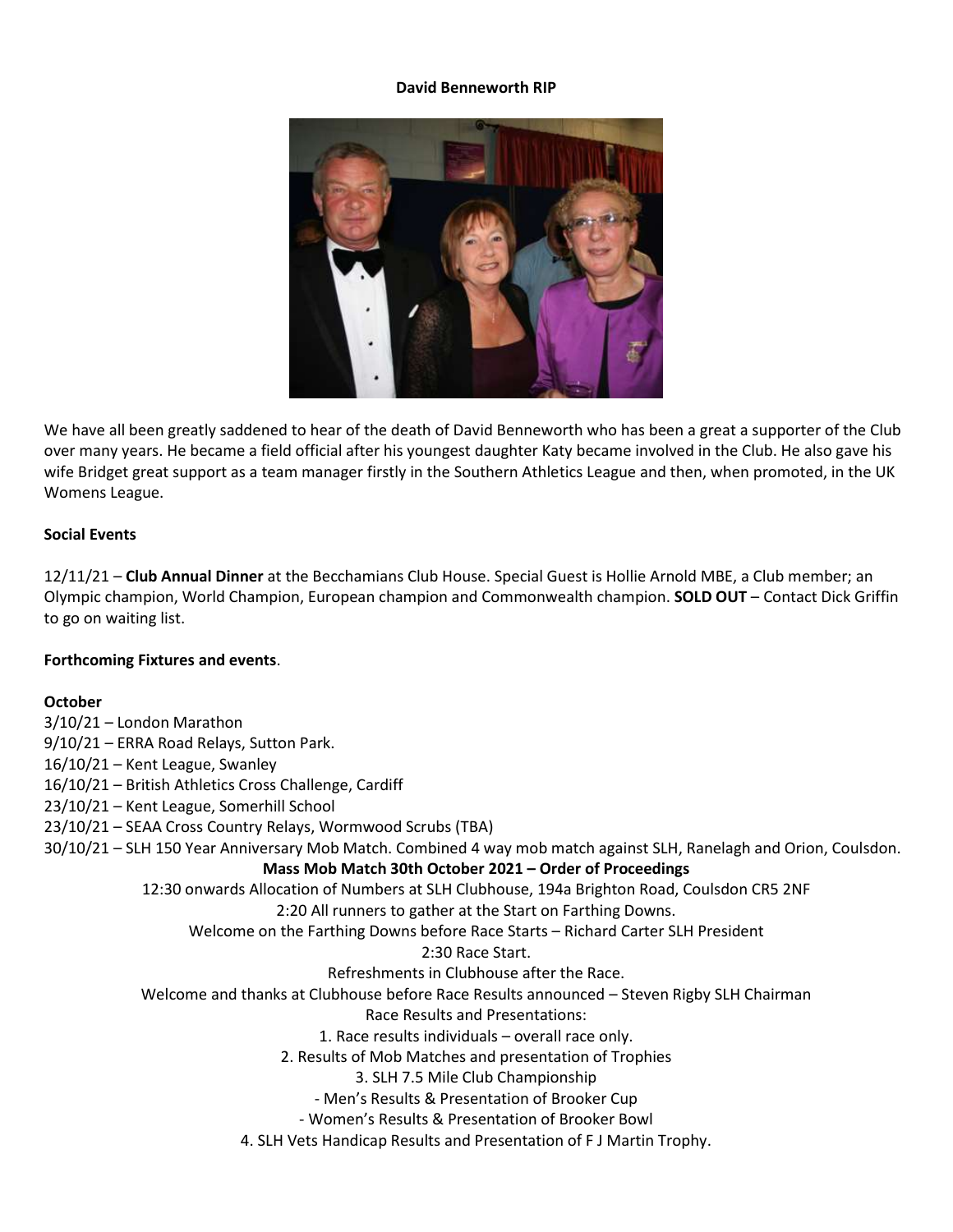## Bar Open for refreshment

30/10/21 – British Masters Cross Country Relays, Long Eaton.

# **November**

6/11/21 – National Cross Country Relays, Mansfield

13/11/21 – Kent League (all age groups except Senior Men), Danson Park.

14/11/21 – Orion Mob Match (including Club 7.5 mile championship), The Warren, Hayes.

20/11/21 – London Cross Country Championships, Parliament Hill.

20/11/21 – South Of The Thames Junior, Morden Park

27/11/21 – Kent League (all age groups except Senior Women), Foots Cray Meadows.

28/11/21 – Club 10 Mile Cross Country Championships, Croydon RFC Clubhouse, 135 Addington Road.

# **Results.**

The track season finished with another busy month for our athletes with Hollie Arnold's bronze at the Paralympics in Tokyo at the start of the month the highlight. Perhaps fittingly the last step of the last race at Norman Park, before work on the new development begins, secured a new Club Record for former track manager Ken Daniel in the M70 1500 metres. In between Club members were on International duty; enjoyed medal winning success at the English Schools, Schools Games, and County Championships; set Championship records, Club records and personal bests; and contributed to our Senior team winning the Southern Athletics League title and our youngsters winning their divisions in both the Upper and Lower Youth Development Leagues. So from Houston to Harvel; from Battersea to Baton Rouge; from Keswick to Kew Gardens; from Brussels to Bromley; from…

# **27/8 – 4/9/21**

Paralympics, Tokyo. JT. 3. Hollie Arnold F46 39.73.

# **30/8/21**

**Kent Under 13s Pentathlon, Tonbridge. Under 13 Boys**. 3. Joshua Dako 1611. (800 – 2.47.96, 75H – 13.17 (-0.4), HJ 1.45, LJ – 4.43, SP – 7.73). **Under 13 Girls**. 2. Charlotte Bloodworth 2215 (800 – 2.28.15, 70H – 12.48 (0.4), HJ – 1.26, LJ – 3.98, SP – 6.53), 19. Rowan Pearson 1089 (2.50.92, 16.91 (0.3), 1.05, 2.82, 4.35).

## **1/9/21**

**Highgate Harriers Open, Parliament Hill**. 5000. MX1. 4. Carole Coulon (W45) 18.15.98. MX2. 8. Dan Kennedy 16.30.07. **Lee Valley 100/200 Open Series**. 100. MX4. 4. LJ Wright (U20M) 11.40 (1.6). MX6. 6. LJ Wright (U20M) 11.34 (1.6). 200. MX8. 3. Alyssa Firla (U15G) 27.14 (4.5). MX9. 5. Francesca Evered (U20W) 29.20 (4.4). 75H. U15G. 2. Alyssa Firla 12.08 (1.5). **3/9/21**

**Van Damme Memorial Meeting, Brussels, Belgium**. 200. 3. Dina Asher Smith 22.04 (0.4).

## **3-4/9/21**

**UK School Games, Loughborough. Men**. PV. 3. Ben Platt 3.90. SP. 6. Brydon Duncan 13.21. DT. 6. Brydon Duncan 45.37. **Women**. 80H. 4. Jodie Self\* 11.62 (-0.4). SP. 1. Cleo Agyepong 15.14. HT. 5. Gypsy Nash 45.63. **4/9/21**

**YDL Lower, Southern, Kent, Medway**. Match. 1. B&B 543, 2. Medway & Maidstone 387.5, 3. Cambridge Harriers 345.5, 4. Bexley 213, 5. Paddock Wood/Folkestone 206. **Under 15 Boys**. A. 1. Andrew Nikoro 11.81 (-1.5). B. 3. David Dare 14.96 (- 1.5). N/S. 1. Alexander Morrell 12.46 (-1.7), 2. Harrison Vallins 12.89. 200. A. 2. Rayhan Mourtada 24.45 (-1.8). B. 2. Marley Byfield 24.86 (-1.8). 300. A. 1. Laurence Goslin 39.51. B. 1. Ryen Rennie 40.47. 800. A. 2. Jasper Brooks 2.10.69. B. 2. Hendri Verster 2.12.00. N/S. A. 1. Jed Starvis 2.30.49. B. 1.Ryan Tran 2.35.51. 1500. A. 2. Josh Healey 4.48.40. B. 2. Mark Constable 4.48.43. 80H. A. 1. Rayhan Mourtada 11.71 (-1.2). B. 1. Andrew Nikoro 12.14 (-1.1). HJ. A. 4. Ryen Rennie 1.50. B. 1 Finn Kitteridge 1.45. LJ. A. 3. Harrison Vallins 4.47. B. -. PV. A. 1. Finn Kitteridge 3.00. B. -. SP. A. 1. Andrew Nikoro 12.09. B. 2. Finn Kitteridge 8.01. DT. A. 3. Max Kennedy 24.16. B. 3. Jasper Brooks 18.20. JT. A. 2. Max Kennedy 41.57. B. 1. Ryen Rennie 22.93. HT. A. 2. Max Kennedy 22.06. B. -. 4x100. 2. B&B. (Marley Byfield, David Dare, Andrew Nikoro, Alexander Morrell) 46.71. 4x300. 1. B&B (Marley Byfield, Hendri Verster, Ryen Rennie, Laurence Goslin) 2.43.18. **Under 15 Girls**. 100. A. 1. Daisy Snell 12.70 (-0.9). B. 1. Nina Whitter 13.23 (-2.0). N/S. A. 1. Sybil Wirrom Jorrie 13.67 (-0.9). B. 1. Alexia Moren – Rosado 13.80 (-0.9). 200. A. 2. Nina Whitter 27.59 (0.7). B. 1. Emily Hayden de Carbonnieres 28.17 (-1.2). 300. A. 2. Tallulah Ndikanwu 44.58. B. 2. Alyssa Firla 44.19. 800. A. 1. Megan Barlow 2.20.94. B. 1. Tallulah Ndikanwu 2.25.03. N/S. A. 4. Madeleine Marston 2.47.99. B. 2. Yasmeen Islam- Medeaux 2.54.25. 1500. A. 1. Megan Slattery 4.47.31. B. 1. Lydia Witcombe 5.00.71. 75H. A. 1. Alyssa Firla 12.20 (-0.7). B. 4. Amber Cockburn 15.40 (-1.3). HJ. A. 1. Daisy Snell 1.60. B. 1.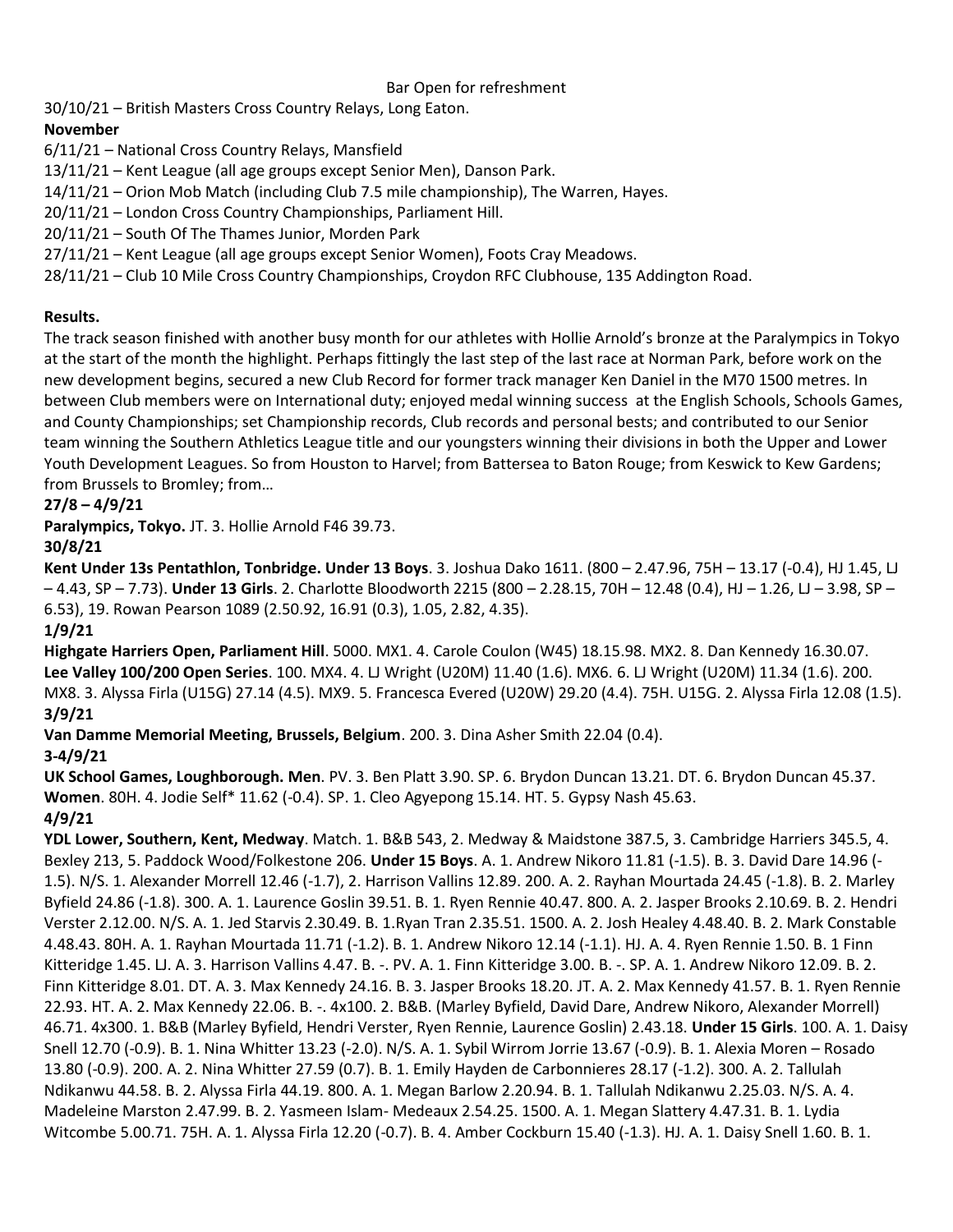Megan Barlow 1.45. LJ. A. 1. Sybil Wirrom Jorrie 4.69. B. 2. Emily Hayden de Carbonnieres 4.16. PV. A. 1. Lydia Witcombe 1.80. B. -. SP. A. 1. Daisy Snell 9.83. B. 1. Erin Simpson 8.43. DT. A. 1. Erin Simpson 25.45. B. 1. Islay Pearson 18.34. JT. A. 2. Erin Simpson 23.89. B. 2. Amber Cockburn 22.34. HT. A. 1. Madeleine Marston 16.75. B. 1. Emily Hayden de Carbonnieres 14.65. 4x100. 2. B&B (Sybil Wirrom Jorrie, Nina Whitter, Emily Hayden de Carbonnieres, Alexia Moren – Rosado) 51.79. 4x300. 1. B&B (Tallulah Ndikanwu, Megan Barlow, Alyssa Firla, Daisy Snell) 2.56.91. **Under 13 Boys**. 75. A. 3. Max Jeffrey 10.29 (0.7). B. 1. Thomas Vallins 10.67 (0.9). N/S. A. 1. Theodore Osobu 10.43 (-0.1). 150. A. 3. Max Jeffrey 20.34 (-1.5). B. 1. Jamie Ellerton 21.07 (-0.9). 800. A. 3. Ben O Grady 2.29.23. B. 2. Alfie Whitelock 2.34.95. N/S. A. 1. Liam Hough 2.47.97. B. 1. Samuel Barber 2.53.08. 1200. A. 1. Joseph Scannes 3.36.30 **(U13 BOYS CLUB RECORD**). B. 1. James Shaw 4.18.54. 75H. A. 1. Jamie Ellerton 12.64 (0.1). A. 1. Joshua Dako 12.96 (0.1). HJ. A. 1. Joshua Dako 1.39. B. 2. Samuel Barlow 1.25. LJ. A. 1. Joshua Dako 4.36. B. 1. Jamie Ellerton 4.24. SP. A. 3. Charlie Platt 8.15. B. 3. Ben O 'Grady 4.71. JT. A. 1. Charlie Platt 32.22. B. 3. Liam Hough 14.86. 4x100. 2. B&B (Joshua Dako, Jamie Ellerton, Charlie Platt, Max Jeffrey) 56.28. **Under 13 Girls**. 75. A. 1. Chizam Boniface 10.21 (0.1). B. 1. Emelia Adese 10.41 (0.1). N/S. A. 2. Sophie Tran 11.39 (-2.2). B. 1. Lottie Palmer 11.48. 150. A. 1. Chizam Boniface 20.49 (-0.7). B. 2. Raine Surla 21.76 (-0.7). 800. A. 1. Naimah Mossi 2.31.33. B. 1. Beth Regan 2.41.60. N/S. A. 1. Abigail Williams 2.44.65. B. 1. Lydia Marston 2.47.48. 1200. A. 1. Luciana Smith 3.55.38. B. 1. Charlotte Bloodworth 3.57.16. 70H. A. 4. Lottie Palmer 16.26 (-2.3). B. 3. Rowan Pearson 16.52 (-1.6). HJ. A. 1. Raine Surla 1.39. B. 2. Maya Al Faisal 1.20. LJ. A. 1. Emelia Adese 4.12. B. 1. Raine Surla 3.72. SP. A. 1. Emelia Adese 8.32. B. 1. Rowan Pearson 5.71. JT. A. 4. Charlotte Bloodworth 11.75. B. 4. Rowan Pearson 10.38. 4x100. 1. B&B (Raine Surla, Emelia Adese, Lottie Palmer, Chizam Boniface) 55.41.

**Harvel 5.** 22. Steve Evenden (M40) 33.28 (33.25), 132. Mike Simms (M50) 42.45 (42.18), 226. Andy Kingsmell (M50) 48.37 (48.13), 227. George Collins 48.37 (48.13).

**Parkruns. Bromley**. 6. Roger Beswick 18.13, 21. Jason Meers 19.47, 35. Maria Salamanca 20.43, 36. Adrian Stocks 20.43, 73. Roger Vilardell 22.31, 85. James Unwin 22.55, 100. Robert Whyte 23.20, 117. Dylan Reeves-Fellows 23.46, 130. Stuart Cullum 24.05, 262. Graham Coates 27.29, 329. Bernard Wilson 29.10. **Bexley.** 212. George Collins 32.38. **Beckenham Place park.** 10. Clayton Aves 20.08, 32. Charlie Hay 22.31, 59. Iain Swatton 24.19, 67. Mike Simms 24.32, 100. David Beadle 26.11, 118. Niamh Milmo 27.19, 151. William Slack 28.57, 161. Zoe Kingsmell 29.32. **Riddlesdown**. 83. Helen Godsell 28.51. **Hoblingwell**. 35. Dave Leal 26.36. **Burgess park**. 106. Lara Tunali-Flynn 22.43, 275. Renee Toft 29.15. **Southwark**. 175. Sally Smith 27.04. **Great Lines, Medway**. 197. David Appleton 34.26. **Lanhydrock**. 3. Angus Harrington 18.41, 59. Rod Harrington 26.43. **Druridge Bay**. 25. Robert Perry 22.29. **Peckham Rye**. 202. Maz Turner 35.29. **Blandford**. 30. Peter Hamilton 24.33. **Penrose**. 154. Adrian Perry 35.25. **Hastings**. 3. Kev May 17.27, 23. Lisa May 21.37. **Lullingstone**. 1. Ben Cockburn 18.17. **Exmouth**. 51. Ken Daniel 22.39, 52. Bob Minting 22.41. **Catford**. 187. Andrew Lawes 52.59. **Foots Cray Meadows**. 5. Steven Pairman 21.33, 10. Nick Barber 23.27, 42. Julia Pairman 29.38, 58. Mick Keene 33.48. **Land's End**. 12. Genny Allan 23.13 (First woman).

## **4-5/9/21**

**England Throws Camp Throws Fest 2021, Moulton. Men**. SP. 6K. 1. Dillon Claydon 14.51. DT. 1.75. 1. Dillon Claydon 48.94. **Women**. SP. 3K. A1. 2. Cleo Agyepong 14.86. A2. 3. Cleo Agyepong 15.06. DT. 1K. A1. 3. Zara Obamakinwa 47.82. A2. 2. Zara Obamakinwa 47.19.

## **5/9/21**

**YDL Upper Age Group, Dartford**. Match. B&B 619.5, 2. Tonbridge 423, 3. Medway & Maidstone 286.5, 4. Cambridge Harriers 263, 5. Team ATIP 205, 6. Dartford Harriers 188. **Under 20 Men**. A. 1 Charles Nortey 10.9. B. Albert Asante 11.4. N/S. Camron Nwaozoh 11.8. 200. A. 2. Charles Nortey 21.8. B. 1. Issah Abdulkarim 23.2. 400. A. 1. Adam Islam Medeaux 51.1. B. 1. Maurizio Corrodus 52.4. 800. A. 1. Pablo Seema Roca 2.02.4. 3000. A. 2. Tom Brash 9.16.9. HJ. A. 1. Pablo Seema Roca 1.75. B. 1. Barnaby Corry 1.60. LJ. A. 1. Harrison Thorne 6.55. PV. A. 1. Barnaby Corry 4.15. SP. A. 1. Harrison Thorne 11.30. JT. A. 2. Harrison Thorne 39.66. 4x100. 1. B&B (Charles Nortey, Connor Sutton, Maurizio Corrodus, Barnaby Corry) 44.9. 4X400. 1. B&B (Pablo Seema Roca, Maurizio Corrodus, Harrison Thorne, Thomas Sugden) 3.44.6. **Under 20 Women**. 100. A. 1. Tianna Haynes 12.1. B. 1. Chanelle Cole 12.5. 200. A. 1. Tianna Haynes 24.9. B. 1. Zsiriah Thomas 25.6. 400. A. 1. Chanelle Cole 61.9. B. 1. Fleur Todd Warmoth 65.8. N/S. 400. Francesca Evered 65.0. 800. A. 1. Lara Mannes 2.21.7. 1500. A. 1. Fleur Todd Warmoth 4.42.8. 100H. A. 1. Shakanya Osahon 15.1. B. 1. Zoe Austridge 15.4. 400H. A. 1. Zoe Austridge 70.2. 1500s/ch. A. 1. Morgan Squibb 5.19.2. B. 1. Ailbhe Barnes 5.30.4. LJ. A. 1. Molly Savage 5.07. TJ. A. 2. Molly Savage 10.24. SP. A. 2. Titobioluwa Akinrele 9.47. B. 1. Abbie Stewart 9.19. DT. A. 2. Titobioluwa Akinrele 31.68. HT. A. 2. Abbie Stewart 39.06. B. 1. Titobioluwa Akinrele 19.23. 4x100. 1. B&B (Zsiriah Thomas, Tianna Haynes, Shakanya Osahon, Chanelle Cole) 48.4. 4X400 2. B&B (Francesca Evered, Kelsey Pullin, Hannah Clark, Amarisa Sibley ) 4.13.4. **Under 17 Men**. 100. A. 2. Verrel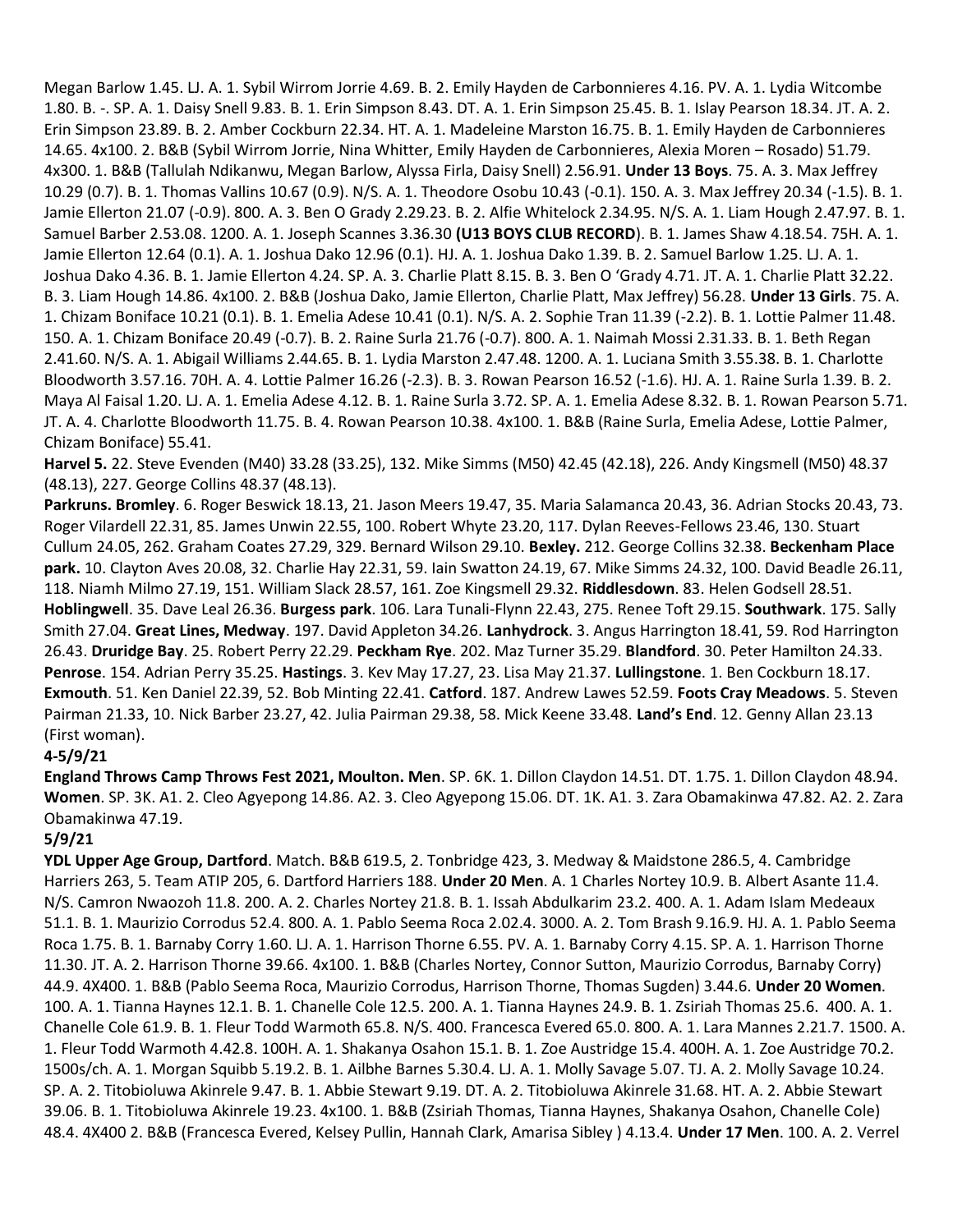Charles 11.1. B. 1. Issah Abdulkarim 11.6. N/S. Dennis Savage 12.2. 200. A. 3. Nathan Firla 24.1. B. 3. Connor Sutton 23.7. N/S. Verrel Charles 22.8. 400. A. 1. Samuel McShane 52.2. 800. A. 1. Thomas Sugden 2.04.3. 1500. A. 2. Miles Brown 4.30.6. B. 1. James Barnes 4.35.3. 3000. A. 1. Alessio Tutt 9.25.0. 100H. A. 3. Jonathan Ellerton 16.4. 1500 s/ch. A. 1. George Shaw 4.58.1. HJ. A. 3. Nathan Firla 1.55. LJ. A. 4. Dennis Savage 5.25. B. 2. Connor Sutton 5.19. TJ. A. 3. Ralph Baker 10.07. SP. A. 2. Brydon Duncan 12.03. DT. A. 2. Brydon Duncan 44.57. JT. A. 3. Joshua Buddle Smith 37.39. HT. A. 2. Brydon Duncan 31.23. 4x100. 1. B&B (Dennis Savage, Adam Islam Medeaux, Ralph Baker, Verrel Charles) 44.8. 4x400. 1. B&B (Nathan Firla, Samuel McShane, Christopher Barrett, Adam Islam Medeaux) 3.52.2. **Under 17 Women**. 100. A. 3. Emily Kerr 12.8. B. 1. Sophie Kerr 13.5. 200. A. 3. Amarisa Sibley 26.3. B. 1. Emily Kerr 27.1. 300. A. 1. Cameron Kelly Gordon 42.9. B. 1. Parris French 44.4. 800. A. 2. Cara Gould 2.35.7. B. 2. Liberty Whyte 2.34.0. 1500. A. 1. Gabriella Martin 5.06.3. B. 1. Hannah Clark 5.30.1. 3000. A. 1. Olivia Magee Brown 11.47.3. B. 1. Hanna Clark 12.11.0. 80H. A. 2. Emily Algeo 12.6. 300H. A. 1. Emily Algeo 48.1. HJ. A. 2=. Elena Duncombe 1.45. LJ. A. 1. Emily Algeo 4.94. B. 1. Elena Duncombe 4.22. SP. A. 4. Chanelle Ohemeng Mensah 9.24. DT. A. 2. Chanelle Ohemeng Mensah 27.07. B. 1. Gypsy Nash 26.93. JT. A. 5. Grace Bennett 9.18. HT. A. 1. Gypsy Nash 47.73. 4x100. 2. B&B (Grace Bennett, Emily Kerr, Sophie Kerr, Amarisa Sibley) 51.7. 4X300. 1. B&B (Cameron Kelly-Gordon, Olivia Wauters, Olivia Magee - Brown, Gabriella Martin) 3.01.8.

**Lambert & Foster Paddock Wood Half Marathon**. 23. Roger Vilardell (M40) 1.13.04 (1.13.03), 45. Fintan Parkinson (M40) 1.16.58 (1.16.56), 59. Jonathan Vintner 1.18.48 (1.48.45), 68. Luca Ercolani (M40) 1.20.07 (1.20.03), 75. Josh Dowling 1.20.54 (1.20.49), 95. Tony Crowder (M50) 1.22.38 (1.22.34), 118. Tom Desborough 1.25.27 (1.25.24), 122. Ian Firla (M50) 1.25.50 (1.22.45), 143. Martin Richardson 1.28.03 (1.28.00), 148. Simon Harris (M40) 1.28.28 (1.28.21), 191. Matt Bullen (M50) 1.31.48 (1.31.35), 200. William Brindley (M40) 1.32.36 (1.32.23), 505. Shiela Roed (W55) 1.50.26 (1.50.01), 510. Darren Corneille 1.50.34 (1.50.29), 571. Mike Simms (M50) 1.53.53 (1.53.01), 663. Austin Adams (M50) 1.58.34 (1.57.42), 756. Barry Wetherilt (M60) 2.03.99 (2.02.49), 1041. Zoe Kingsmell (W55) 2.19.01 (2.17.57), 1266. Baljit Gill (W45) 2.43.47 (2.43.11).

**MK Festival Of Running 10km, Milton Keynes**. 41. Adrian Perry (M60) 45.26 (45.22).

**MK Festival Of Running 20**. 13. Robert Perry 2.06.32 (2.06.31).

## **7/9/21**

**Ashford Open Meeting**. 100. SM1. 3. Michael Uzozie (U20M) 11.15. (NWS) 200. MX2. 1. Michael Uzozie (U20) 22.61 (0.9). MX4. 3. Francesca Evered (U20W) 28.64 (1.1). PV. MX. 1. Ethan Kitteridge (U20M) 4.13, 6=. Charlie Platt (U13B) (**CLUB UNDER 13 BOYS RECORD**) 3.10, 6=. Finn Kitteridge (U15B) 3.10, 12. Holly Platt (U23W) 2.70. JT. 600g. 1. Max Kennedy 38.35.

# **8/9/21**

**Watford Open Meeting**. 800. MX7. 6. Cameron Kelly Gordon (U17W) 2.21.10. MX9. 6. Morgan Squibb (U20W) 2.12.46. MX10. 7. Pierre Guillaume 2.08.27.

**8-9/9/21**

**Wanda Diamond League, Zurich, SUI**. 100. 2. Dina Asher Smith 10.87 (0.6). 200. 3. Dina Asher Smith 22.19 (0.6). **10/9/21**

**Rice Invitational, Houston, TX, USA. 6.4Km XC**. 6. Declan Neary\* 19.41.

**11/9/21**

**Belfast International.** 400. 2. Dan Putnam 47.46.

**Southern Athletics League, South East London, Norman Park.** Match. 1. B&B 445.3, 2. Bexley 231.8, 3. Kent AC 180.9, 4. Cambridge Harriers 164.2, 5. London City 27.6. **Men**. 100. A. 1. Michael Damoah 11.08 (0.0). B. 1. Michael Uzozie 11.15 (- 0.4). N/S. A. 1. Sam Reardon 11.02 (-0.2), 2. Bailey Stickings 11.26, 3. Adam Islam Medeaux 11.37, 4. Matthew Knight 11.56, 7. Christopher Barrett 12.61. B. 1. Chizute Ogbedeh 11.31 (-0.5), 2. L.J. Wright 11.46, 5. Dennis Savage 12.37. 200. A. 1. Chizute Ogbedeh 22.68 (-0.1). B. 1. Charles Nortey 22.44 (-0.5). N/S. A. 1. Sam Reardon 21.90 (-0.5), 4. Christopher Barrett 25.35. B. 1. Bailey Stickings 22.55 (0.5), 2. Michael Uzozie 22.83, 3. Matthew Knight 23.60, 4. James Naylor 23.91. 400. A. 1. Adam Islam Medeaux 51.05. B. 1. Nathan Firla 52.40. N/S. 1. Adam Herring 52.87. 800. A. 1. Palo Seema Roca 1.57.94. B. 1. Prince Reid 2.01.79. N/S. 1. Callum Horton 2.10.53. 1500. A. 3. George Shaw 4.20.46. B. 1. Miles Brown 4.21.79. N/S. 1. Alessio Tutt 4.30.87. 3000. A. 1. Rob Donohue 9.45.11. B. 1. Josh Dowling 10.17.72. N/S. 1. George Vacharopoulos 9.32.27, 2. Ben Gardiner 10.47.22. 110H. A. -. B. -. 400H. A. 1. Coleman Corry 59.03. B. 1. Harley Sitwell 60.93. 3000s/ch. A. 1. Alex Gibbins 10.48.17 (**CLUB M45 RECORD**). B. 1. Tim Ayres 13.02.06. HJ. A. 3. Edward Regan 1.55. B. 2. Nathan Firla 1.55. LJ. A. 4. Dylan Carroll 5.71. B. 3. Connor Sutton 5.45. TJ. A. 1. Barnaby Corry 12.42. B. 2. Ralph Baker 11.08. PV. A. 1. Barnaby Corry 4.20. B. 1. Ben Platt 3.90. N/S. 1. Charlie Platt 2.90. SP. A. 1. Dele Aladese 11.41. B. 1. Alex Pope 10.99. DT. A. 1. Dele Aladese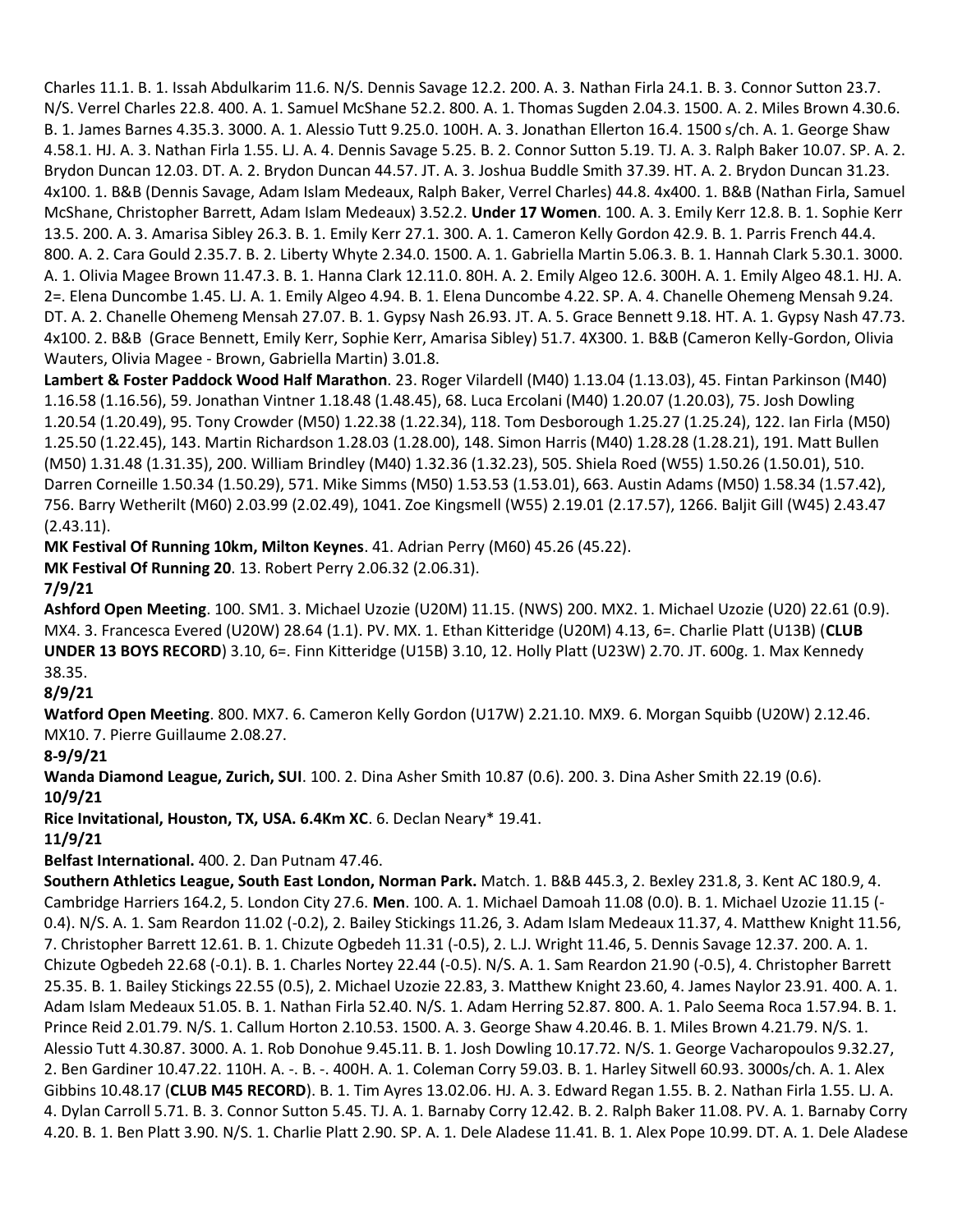46.52. B. 1. Alex Pope 34.90. JT. A. 1. Angus Harrington 54.98. B. 1. Ben Platt 42.46. HT. A. 2. Alex Pope 38.08. B. 2. Roger Platt 17.13. 4x100. 1. B&B (Zac Nwogwugwu, Michael Damoah, Sam Reardon, Bailey Stickings) 43.01. N/S. 47.02 (Dennis Savage, Connor Sutton, LJ Wright, Matthew Knight). Mixed 4x400. 1. B&B (Amarisa Sibley, Rachel Dickens, Sam Reardon, Bailey Stickings) 3.29.77 (**CLUB AND LEAGUE RECORD**). N/S. 3.42.13 (Channelle Cole, Pablo Seema Roca, Cameron Kelly Gordon, Adam Islam Medeaux), 3.51.58 (Christopher Barrett, James Naylor, Kelsey Pullin, Kelsi Cornish) **Women**. 100. A. 1. Annie Davies 12.15 (0.0). B. 1. Molly Savage 12.89 (w?). N/S. A. 1. Louisa Vallins 13.69 (-0.2), 2. Emily Algeo 13.90, B. 1. Emily Kerr 12.87 (0.1), 2. Sophie Kerr 13.50, 3. Rachel Ilori 13.71, 5. Charlotte Hosp 15.01. 200. A. 1. Tianna Haynes 25.13 (-0.1). B. 1. Emily Kerr 26.91 (1.3). N/S. 1. Louisa Guthrie 28.07 (1.3), 2. Kelsey Calladine – Smith 29.06. DQ. Grace Bennett. 400. A. 1. Chanelle Cole 58.52. B. 1. Cameron Kelly Gordon 58.89. N/S. 1. Kelsey Pullin 61.25, 2. Leah Everson 61.84. 800. A. 2. Gabriella Martin 2.19.67. B. 2. Jess Keene 2.20.34. N/S. 1. Kelsi Cornish 2.20.52, 2. Megan Slattery 2.20.67, 2. Emily De Backer 2.33.93. 1500. A. 3. Morgan Squibb 4.41.86. B. 2. Hannah Clark 4.58.46. N/S. 1. Olivia Magee Brown 5.00.21, 2. Liberty Whyte 5.03.24, 3. Amy Leach 5.33.63. 3000. A. 1. Carole Coulon 18.09.76 (**CLUB W45 RECORD**). B. 2. Ashley Pearson 20.11.40. N/S. 1. Celeste Kriel 23.07.73. 100H. A. 1. Annie Davies 13.80 (-0.5). B. 1. Holly Platt 18.80 (-0.5). 400H. A. 1. Zoe Austridge 70.13. B. -. 1500s/ch. A. 1. Ailbhe Barnes 5.29.86. B. 1. Amy Leach 6.34.23. HJ. A. 2. Akeiyla Robinson Pascal 1.39. B. 1. Grace Bennett 1.15. LJ. A. 2. Emily Algeo 5.18. B. 1. Molly Savage 4.92. N/S. 1. Rachel Ilori 4.58. TJ. A. 1. Molly Savage 10.60. B. 1. Rachel Ilori 10.22. N/S. 1. Emily Algeo 10.38. PV. A. 1. Liz Hughes 2.90. B. 1. Holly Platt 2.70. SP. A. 1. Hannah MacAulay 11.18. B. 1. Gypsy Nash 7.32. DT. A. 1. Hannah MacAulay 44.39. B. 1. Gypsy Nash 29.13. JT. A. 3. Holly Platt 18.89. B. 2. Zoe Austridge 17.24. HT. A. 1. Abbie Stewart 41.72. B. 1. Gypsy Nash 38.38. 4x100. 1. B&B (Zsiriah Thomas, Annie Davies, Tianna Haynes, Molly Savage) 48.06. N/S. 50.81 (Sophie Kerr, Emily Kerr, Rachel Ilori, Zoe Austridge). **Kew Gardens 10km**. 359. Peter Hamilton (M70 and representing England) 48.32.

**Parkruns. Silksworth**. 17. Ian Taylor 23.08. **Bromley**. 1. Angus Harrington 15.33, 13. David Adams 18.47, 19. Gareth Evans 19.02, 38. Steve Evenden 19.47, 41. Thomas Sugden 19.59, 58. Tim Ayres 21.23, 59. Luciana Smith 21.25, 97. Elizabeth Regan 22.56, 106. James Unwin 23.12, 141. Stuart Cullum 24.05, 224. Mike Simms 26.43, 244. Graham Coates 27.19, 271. Bernard Wilson 28.06, 292. Sally Smith 28.47, 434. Paul Byfield 34.23, 499. Roger Vilardell 40.13. **Bexley**. 6. Darren Corneille 21.19, 14. Nick Barber 22.23, 73. Chris Pike 26.09. **Beckenham Place park**. 10. Clayton Aves 20.15, 48. Iain Swatton 24.39, 81. David Beadle 26.19, 120. Zoe Kingsmell 28.37, 127. Andrew Kingsmell 29.03, 131. William Slack 29.23. **Eastleigh.** 104. Lorna Clowes 26.26. **South Norwood**. 5. Ellie Osmond 19.33 (First woman). **Riddlesdown**. 94. Helen Godsell 27.42, 146. Andy Tucker 33.10. **Wormwood Scrubs**. 97. Renee Toft 31.42. **Hoblingwell**. 46. David Appleton 34.17. **Orpington**. 52. Jake Potter 26.09, 127. Karen Desborough 32.31, 155. Mick Keene 36.52. **Tonbridge**. 86. Mark Ellison 23.32. **Keswick**. 68. Andrew Riches 25.27. **Peckham Rye**. 105. John Turner 25.18, 212. Maz Turner 34.43. **Lullingstone**. 8. Austin Adams 23.11. **Worthing.** 296. Neil Ives 30.42. **Exmouth**. 53. Bob Minting 23:05. **Meadowmill.** 6. Steven Pairman 20.58, 47. Julia Pairman 28.31. **Squerryes Winery**. 32. James Morris 25.40. **The Leas, Minster**. 1. Blair Wilson 18.46. **Sutcliffe**. 32. Adrian Perry 21.33, 37. Robert Perry 22.03.

#### **12/9/21**

#### **Great North Run, Newcastle**. 14. Scott Overall 65.10

**Kent Relays, Sutcliffe Park**. **Senior Men**. 4X100. 2. B&B (Michael Uzozie, Ralph Baker, Maurizio Corrodus, Oliver Robertson) 44.8. 4x200. 2. B&B ( Michael Uzozie, Ralph Baker, Oliver Robertson, Adam Islam Medeaux) 1.31.5 (**CLUB SENIOR MEN AND UNDER 20 MEN CLUB RECORD**). **Under 15 Boys**. 4x100. 2. B&B (Reo McCausland, Rayhan Mourtada, Marley Byfield, Andrew Nikoro) 46.2. 4x200. 4. B&B "B" (Harrison Vallins, Reo McCausland, David Ikuesan, James Lawson) 1.42.7. N/S. B&B (Rayhan Mourtada, Alexander Morrell, Laurence Goslin, Andrew Nikoro) 1.37.9 (**CLUB UNDER 15 BOYS RECORD**). Ht1. DQ. (Rayhan Mourtada, Alexander Morrell, Laurence Goslin, Andrew Nikoro). Ht2. 2. B&B "B" (Harrison Vallins, Reo McCausland, David Ikuesan, James Lawson) 1.41.4. 4X300. 1. B&B "A" (James Lawson, Alexander Morrell, Laurence Goslin, Marley Byfield) 2.39.1, 4. B&B "B" (Harrison Vallins, Franco Hillier, Harry Fage, Hendri Verster) 2.53.5. 3X800. 2. B&B "A" (Hendri Verster, Alexander Middleton, Jasper Brooks) 6.52.1, 4. B&B "B" (Harry Fage, Franco Hillier, Henry Newman) 7.17.5. **Under 15 Girls**. 4X100. 5. B&B (Alyssa Firla, Nina Whitter, Lily Anderson, Alexia Moren Rosado) 53.1. Ht2. 2. B&B (Alyssa Firla, Nina Whitter, Lily Anderson, Alexia Moren Rosado) 52.4. 4x200. 3. B&B (Emily Deveney, Erin Simpson, Alexia Moren Rosado, Nina Whitter) 1.54.4. 4x300. 2. B&B "A" (Tallulah Ndikanwu, Megan Barlow, Alyssa Firla, Emily Deveney) 2.58.5, 6. B&B "B" (Molly May Mooney – Clarke, Islay Pearson, Lola Bischoff, Madeleine Marston) 3.21.7. Ht1. 2. B&B "A" (Tallulah Ndikanwu, Megan Barlow, Alyssa Firla, Emily Deveney) 3.02.1, 3. B&B "B" (Molly May Mooney – Clarke, Islay Pearson, Lola Bischoff, Madeleine Marston) 3.16.8. 3x800. 1. B&B "A" (Megan Slattery, Lydia Witcombe, Megan Barlow) 7.19.8, 3. B&B "C" ( Amie Gould, Maria Salamanca, Francesa Middleton) 7.45.3. Ht1. 2. B&B "C" (Amie Gould, Maria Salamanca, Francesa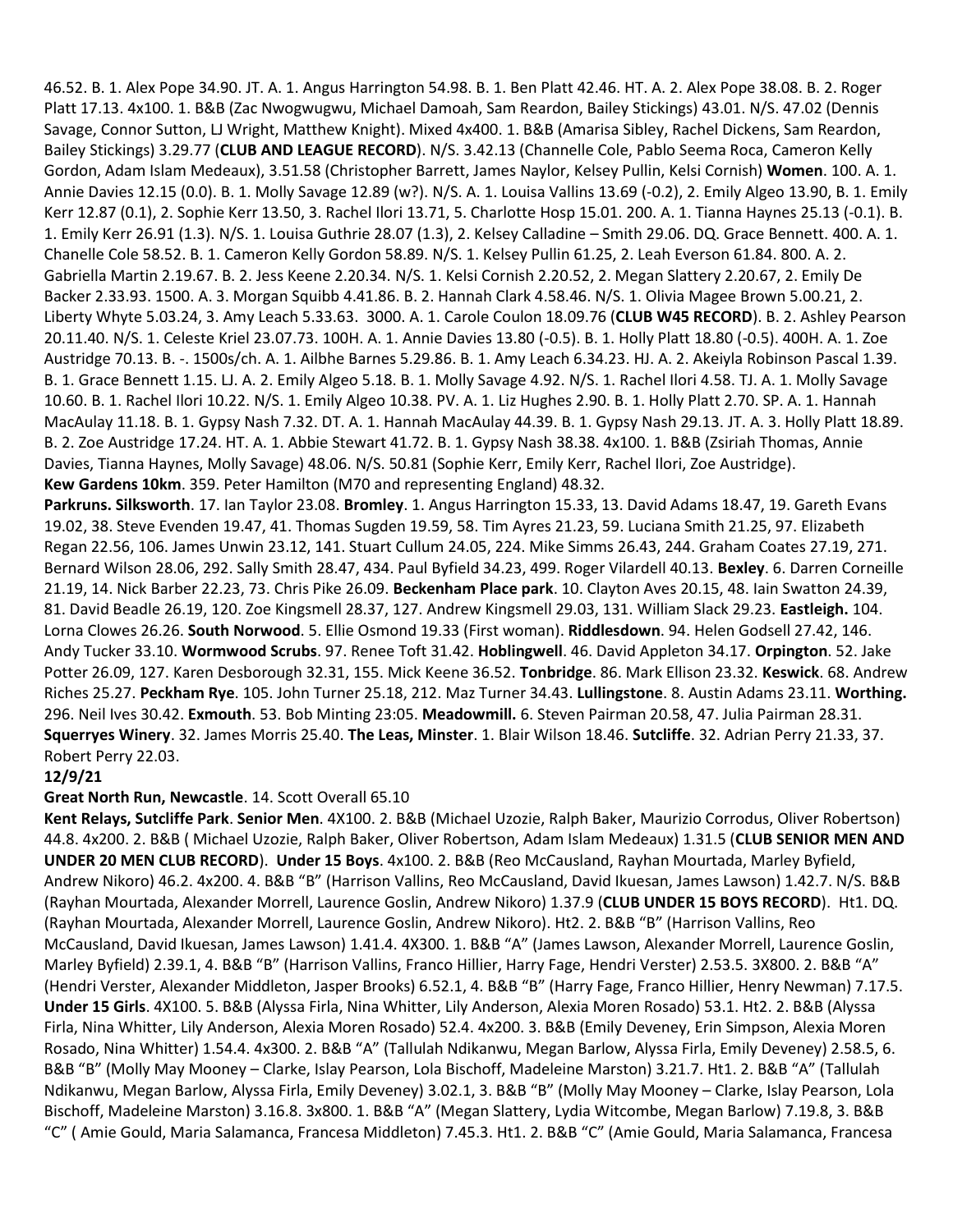Middleton) 7.52.3, 4. B&B "B" (Isabella Thornton, Isla Spink, Yasmeen Islam Medeaux) 8.08.6. Ht2. 2. B&B "A" (Megan Slattery, Lydia Witcombe, Megan Barlow) 7.46.3. **Under 13 Boys**. 4x100. 2. B&B "A" ( Thomas Vallins, Jamie Ellerton, Charlie Platt, Theodore Osobu) 53.4. Ht1. 4. B&B "B" (Troy Ogedengbe, Oscar Sadowski, Heath Griffin, Liam Hough) 62.0. Ht3. 1. B&B "A" (Thomas Vallins, Jamie Ellerton, Charlie Platt, Theodore Osobu) 52.1. 4x200. 1. B&B (Thomas Vallins, Jamie Ellerton, Joseph Scanes, Theodore Osobu) 1.53.3. Ht2. 2. B&B (Thomas Vallins, Jamie Ellerton, Joseph Scanes, Theodore Osobu) 1.55.3, 5. B&B "B" (Benjamin O'Grady, James Shaw, Oscar Sadowski, Alfie Whitelock) 2.07.1. 3x800. 1. B&B "A" (Benjamin O'Grady, Lucas Elmqvist, Joseph Scanes) 7.18.6 (**CLUB UNDER 13 BOYS RECORD**), 4. B&B "B" (Alfie Whitelock, James Shaw, Charlie Hay) 8.07.9, 6. B&B "C" (Heath Griffin, Issac Evans, Liam Hough) 8.59.7. **Under 13 Girls**. 4x100. 1. B&B (Heidi Coulson, Emelia Adese, Mariana Caceres, Chizam Boniface) 56.0. Ht1. 1. B&B (Heidi Coulson, Emelia Adese, Mariana Caceres, Chizam Boniface) 55.6. 4x200. 2. B&B (Heidi Coulson, Emelia Adese, Abigail Williams, Chizam Boniface) 2.01.8. Ht2. 1. B&B (Heidi Coulson, Emelia Adese, Abigail Williams, Chizam Boniface) 2.00.3. 3x800. 3. B&B "A" (Beth Regan, Ariana Jenner – Heard, Charlotte Bloodworth) 8.18.4, 5. B&B "B" (Lily Bridgeman, Caitlin Hough, Rowan Pearson) 8.38.1. **Kent Masters Championships, Sutcliffe Park**. M50. PV. 1. Roger Platt 3.00.

#### **Brighton Marathon**. 635. Paul Kerekgyarto 3.37.30.

**Bournemouth Open Meeting**. LJ. 1. Harrison Thorne (U20M) 6.69. M50. 1. Martin Thorne 4.76. JT. M50. 700g. 1. Martin Thorne 32.42. U20M. 800g. 1. Harrison Thorne 43.18.

**Newham September Track Meeting**. 100. 1.1. 6. Korede Awe (U23M) 10.84 (1.0). 2.2. 1. Korede Awe 10.49 (0.9). 200. MX1. 6. Francesca Evered 29.02 (1.7). 400. MX3. 3. James Naylor (U23M) 53.11. MX5. 4. Francesca Evered 63.25. 800. MX2. 3. Pierre Guillaume 2.06.28.

#### **17/9/21**

**LSU Invitational, Baton Rouge**. 1. Katy Ann McDonald 17.57.

**Friday Night 5KM Under The Lights, Battersea**. 88. Rob Donohue 16.15, 94. Dan Kennedy 16.17.

#### **18/9/21**

**Will Bolton Memorial Relays, Sparrows Den. Senior Race.** 5. B&B "A" (Dan Kennedy 14.38, Ross Braden 14.21, Luca Ercolani 15.13, Tom Brash 13.55) 58.07, 9. B&B U20s (Alessio Tutt 15.35, Miles Brown 14.53, Ted Marston 15.23, Thomas Sugden 15.48) 61.39, 17. B&B "B" (Gareth Evans 15.31, Steve Hough 17.32, Richard Byford 17.20, Chris Tuck 16.42) 67.05, 18. B&B Ladies (Zoe White 16.33, Jess Keene 16.10, Ailbhe Barnes 18.46, Morgan Squibb 16.09) 67.38, 20. B&B U17W "B" (Hannah Clark 16.44, Olivia Magee Brown 17.41, Cameron Kelly Gordon 17.16, Liberty Whyte 17.16) 68.57, 26. B&B WEBS (Steve Evenden 16.46, Nigel Wood 20.49, Simon Harris 16.20, Nick Barber 19.00) 72.55, 27. B&B Mixed "B" (Carole Coulon 16.00, Iain Swatton 20.10, Matthew Maddock 16.59, Luigi Arcuri 20.06) 73.15, 28. B&B Mixed "A" (Steve Pairman 17.30, Adrian Stocks 18.17, Jennie Butler 17.24, Chris Pike 20.31) 73.42, 30. B&B U17W "A" (Isabelle Stoneham 16.57, Amy Leach 17.42, Cara Gould 19.32, Sophie Lee 20.09) 74.20, 32. B&B CRoJJ (Roger Beswick 16.24, John Leeson 20.38, Jason Meers 17.16, Nic Corry 20.21) 74.39, 33. B&B Mixed "C" (Matt Bullen 17.16, Barry Wetherilt 19.22, Sara Elmqvist19.01, Rob Whyte 19.03) 74.42, 35. B&B U17W "C" (Amelie Willars 19.26, Olivia Wouters 19.13, Isabella Louth 18.37, Sofia Plum Maher 20.17) 77.33. DNF. B&B "6" (Josh Dowling 15.04, George Shaw 15.01). **Junior Race**. 4. B&B U15B (Harry Fage 13.27, Jasper Brooks 13.40, Josh Healy 13.22) 40.29, 8. B&B U15G (Megan Slattery 15.47, Maria Salamanca 15.09, Isla Spink 14.49) 43.45, 18. B&B U13G "A" (Sophie Flemming 15.37, Lydia Marston 16.25, Niamh Stanley 16.11) 48.13, 19 B&B U15G "B" (Matilda Shilland 15.45, Kyla Dervish 17.15, Amie Gould 15.38) 48.38, 28. B&B U13G "C" (Isobel Pauling 14.59, Abbie Lee 18.56, Luna Corry 17.53) 51.48. DNF. B&B U15G "C" (Eva Chambers 16.26, Lola Biscoff 21.00), B&B U13B (James Shaw 14.58, Isaac Evans 17.40), B&B U13G "B" (Angeline Mernaka 16.13, Martha Warner 16.37). **Under 11s Race**. 1. Jack Barlow 4.58, 5. Sakia Pinn 5.23.

**Self Transcendence 24 Hour Track Race, Battersea**. 32. John Turner 148.315km (92.158 miles), 42. David Hoben 109.636km (68.124 miles).

**Parkruns. Bromley**. 1. Roger Vilardell 17.05, 30. Chris Fishlock 20.40, 43.Nick Barber 21.15, 48. Andy Tucker 21.22, 70. Jessica Sellar 22.15, 237. Paul Byfield 27.33, 269. Bernard Wilson 28.50, 279. Mike Simms 29.10. **Bexley**. 6. Darren Corneille 20.40. **St Albans**. 167. Sally Smith 27.24. **Beckenham Place park**. 65. Rod Harrington 25.10, 91. David Beadle 26.19. **Braunstone**. 104. James Perry 24.45. **Crystal Palace**. 160. Andrew Kingsmell 28.50, 163. Zoe Kingsmell 29.05. **Lloyd park**, **Croydon**. 19. Ifetobi Salako 22.20. **Dulwich**. 130. Lara Tunali-Flynn 22.00, 143. James Morris 22.22. **Orpington**. 17. Austin Adams 21.40, 88. Carys Firth 26.36, 172. Karen Desborough 33.00, 176. Mick Keene 33.48. **Fulham Palace**. 35. Cristina Gilodi-Johnson 21.22**. Exmouth**. 45. Bob Minting 23.02. **Foots Cray Meadows**. 47. George Collins 31.34. **Squerryes Winery**.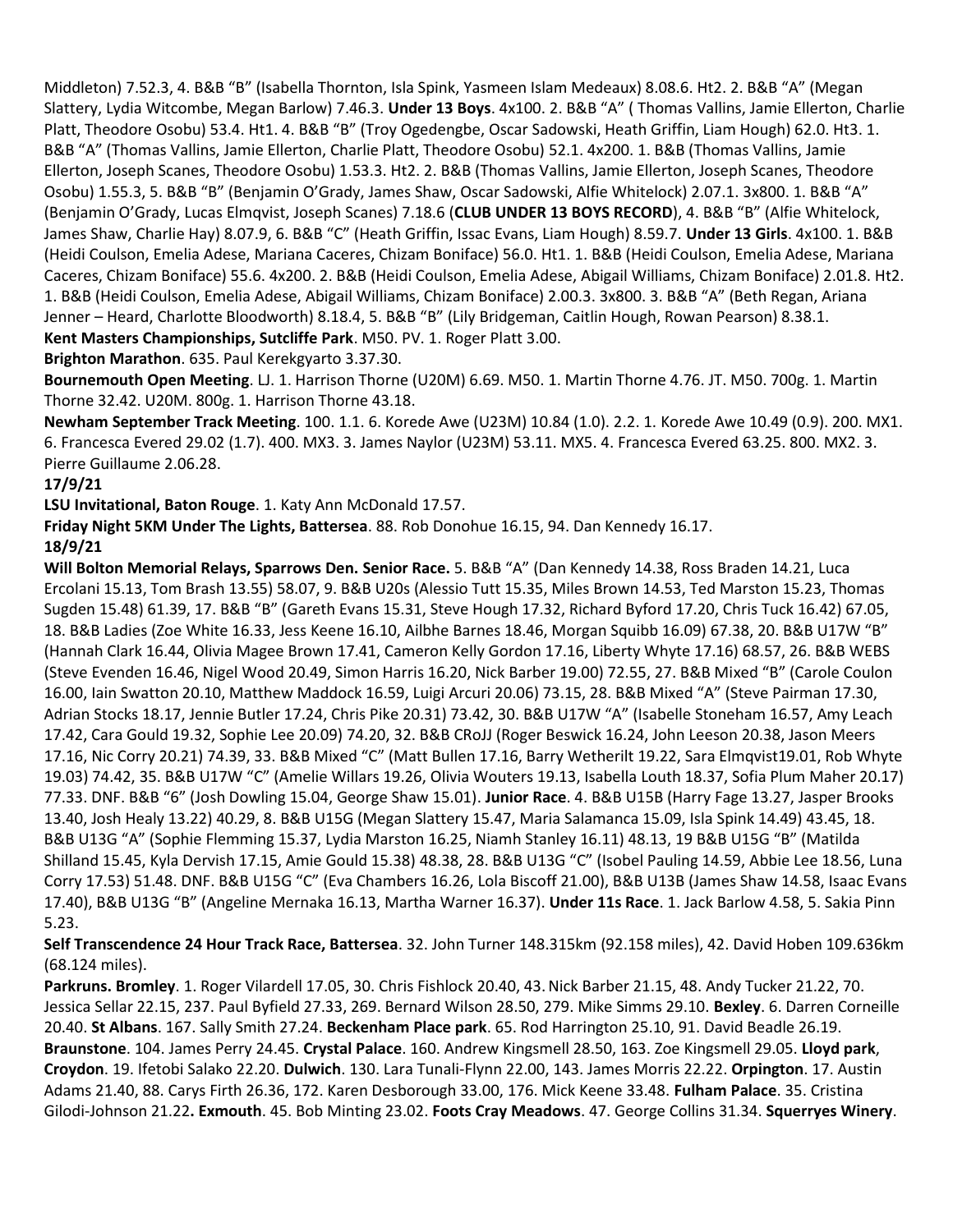2. Ben Cockburn 17.49. **The Leas, Minster**. 1. Blair Wilson 18.32. **Edgbaston Reservoir**. 26. Millie Smith 19.01. **Bower Park**. 46. Roy Watkins 50.32. **Sutcliffe park**. 191. David Appleton 32.06, 204. Anthony Pontifex 33.27. **18-19/9/21**

**English Schools Multi Events and Race Walking Championships, Bedford**. **Intermediate Boys**. 3000 Walk. 2. Jonathan Ellerton 30.56.39. **Intermediate Girls**. 3000 Walk. 2. Abigail Smith 15.38.30. Heptathlon. 27. Jodi Self\* 3713 (200 – 26.95 (- 0.5), 800 – 2.50.32, 80H – 11.74, HJ – 1.41, LJ – 4.75, JT – 18.18, SP – 18.51). **Junior Boys**. 5. Pentathlon. Andrew Nikoro 2675 (80H – 11.72 (0.2), HJ 1.71, LJ – 5.72, 800 – 2.40.37, SP – 12.71). **Junior Girls**. Pentathlon. 3. Daisy Snell 3239 (800 –  $2.33.56$ ,  $75H - 11.64$   $(1.0)$ ,  $HJ - 1.59$ ,  $LJ - 5.24$ ,  $SP - 9.90$ ),

**Kent Combined Events Championships, Erith**. **Under 17 Women. Heptathlon**. 3. Grace Bennett 2615 (80H – 16.18, HJ – 1.21, SP – 7.50, 200 – 30.44, LJ – 3.84, JT – 14.21, 800 – 2.34.56). **Under 15 Girls. Pentathlon**. 1. Tallulah Ndikanwu 2631 (75H – 13.28, LJ – 4.13, SP – 9.40, HJ 1.39, 800 – 2.24.75), 2. Alyssa Firla 2581 (11.93, 4.46, 8.55, 1.34, 2.38.03). 8. Amber Cockburn 2073 (14.26, 3.78, 6.95, 1.25, 2.32.18), 9. Madeleine Marston 1729 (17.48, 3.68, 6.95, 1.31, 2.46.03).

**Kent Under 13 Championships, Erith. Under 13 Boys**. 100. 8. Joshua Dako 14.04 (-2.4). Ht1. 4. Joshua Dako 13.82 (-2.2), 5. Troy Ogedengbe 14.19. Ht3. 4 Jonathan Ellerton 13.96 (-1.1). 200. SF2. 4. Troy Ogedengbe 28.46 (-0.1). HT1. 4. Troy Ogedengbe 28.59 (-0.8). 800. 1. Joseph Scanes 2.17.73. 1500. 1. Joseph Scans 4.41.90. 75H. 3. Joshua Dako 12.35 (1.2), 4. Jonathan Ellerton 12.39. Ht1. 2. JamIe Ellerton 12.73 (1.3). Ht2. 2. Joshua Dako 12.92 (0.5). HJ. 1. Joshua Dako 1.48. LJ. 5. Joshua Dako 4.55, 6. Jamie Ellerton 4.44. SP. 6. Charlie Platt 8.44. JT. 1. Charlie Platt 32.48. **Under 13 Girls**. 75. 2. Chizam Boniface 10.10 (-0.4). Ht1. 2. Chizam Boniface 10.03 (0.0). Ht2. 6. Heidi Coulson 11.59 (0.0). Ht3. 6. Lottie Palmer 11.26 (0.2). 150. 2. Chizam Boniface 20.36 (1.8). Ht2. 6. Lottie Palmer 22.69 (-2.0). Ht3. 1. Chizam Boniface 20.71 (-0.3). 800. 2. Luciana Smith 2.21.21, 5. Leah Kyriacou 2.56.04. Ht1. 1. Luciana Smith 2.29.89, 2. Leah Kyriacou 2.30.09, 6. Beth Regan 2.41.55. Ht2. 3. Charlotte Bloodworth 2.32.23, 5. Sophie Tran 2.40.07, 8. Francesca Newman 2.52.33. 1200. 2. Luciana Smith 3.52.80, 5. Charlotte Bloodworth 4.03.56, 9. Leah Kyriacou 4.13.15. 70H. 2. Charlotte Bloodworth 12.68 (-2.3). HJ. 5. Heidi Coulson 1.20. LJ. 3. Heidi Coulson 3.99. NM. Chizam Boniface. SP. 1. Emelia Adese 9.34, 2. Chizam Boniface 6.64. DT. 2. Charlotte Bloodworth 18.94.

**Kent Masters Championships, Erith. M60**. JT. 1. Steve Langdon 42.10. **M70**. 800. 2. Peter Hamilton 3.20.67. 5000. 1. Peter Hamilton 23.46.46. **W40**. 100. 1. Louisa Vallins 13.46 (0.8) (**CHAMPIONSHIP BEST PERFORMANCE**). 200. 1. Louisa Vallins 28.22 (-2.1). **W45**. 1500. 1. Ashley Pearson 2.35.00. 1500. 1. Ashley Pearson 5.31.01. **19/9/21**

**Trafford 10km**. 1. Phil Sesemann\* 29.29 (29.28)

**Folkestone Rotary Half Marathon**. 7. Ian Scott (M45) 88.38 (88.37), 18. Steve Pairman (M55) 95.56 (95.54).

**Great Bristol 10km**. 853. Andy Tucker 53.32.

# **22/9/21**

**B&B Open Track Meeting**. 100. MX1. 1. Charles Nortey (U20M) 11.15 (-0.7), 6. Oliver Robertson (U17M) 11.56, 7. Issah Abdulkarim (U17M) 11.62, 8. Nathan Firla (U17M) 12.14. MX2. 1. Maurizio Corrodus U20M) 11.67 (-0.5), 5. Rayhan Mourtada (U15B) 12.28, 7. David Ekueson (U15B) 12.63. MX3. 2. Reo McCausland (U15B) 12.24 (-0.1), 5. Alexander Morrell (U15B) 12.44, 6. Christopher Barrett (U17M) 12.51, 7. Chanelle Cole (U20W) 12.78. MX4. 1. Jonah Quartey – Papifo (U15B) 12.69 (-0.1), 5. Alyssa Firla (U15G) 13.29, 6. Brydon Duncan (U17M) 13.68, 8. Eniola Ayeni (U15G) 13.99. MX5. 1. Chizam Boniface (U13G) 13.42 (-0.4), 2. Theo Osobu (U13B) 13.59, 3. Louisa Vallins (W40) 13.64, 4. Sybil Wirrom – Jorrie (U15G) 13.70, 6. Emily Hayden de Carbonnierres (U17W) 13.99. Mx6. 2. Max Jeffrey (U13B) 13.52 (-0.8), 3. Jamie Ellerton (U13B) 14.28, 4. Emilia Adese (U13G) 14.40, 5. Matthew Ellerton (M45) 14.55, 6. Tamar McCarthy (U15G) 15.00, 7. Lottie Palmer U13G) 15.04. Mx7. 1. Ruben Stober (U15B) 13.33 (-0.5), 3. Mariana Caceres (U13G) 15.32, 4. Anais Hemetsberger 15.41. Mx8. 1. Charlie Platt (U13B) 13.76 (-0.4), 2. Tristan Thomas (U13B) 14.52, 3. Thomas Vallins (U13B) 14.66, 4. Troy Ogedengle (U13B) 14.70. 200. MX1. 4. Oliver Robertson (U17M) 23.22 (-0.3). Mx2. 1. Maurizio Corrodus (U20M) 23.87 (-0.6), 3. Laurence Goslin (U15B) 24.96, 5. Alexander Morrell (U15B) 25.61. MX3. 1. Harrison Vallins (U15B) 26.74 (-0.2), 2. Nina Whitter (U15G) 26.86, 3. Max Jeffrey (U13B) 27.10, 5. Alyssa Firla (U15G) 27.24, 6. David Ikuesan (U15B) 27.51. MX4. 1. Joseph Scanes (U13B) 26.88 (-0.4), 3. Emily Hayden de Carbonnieres (U17W) 28.43, 4. Theo Osobu (U13B) 28.60, 5. Louisa Vallins (W40) 28.72, 7. Matthew Ellerton (M45) 29.74. MX5. 4. Troy Ogedengbe (U13B) 29.65, 5. Charlotte Bloodworth (U13G) 29.73, 6. Raphaella Lancaster (U20W) 36.80. 400. MX1. 1. Dan Putnam 47.34. MX2. 1. Marley Byfield (U15B) 55.86, 2. Christopher Barrett (U17M) 56.01, 5. Chanelle Cole (U20W) 59.96, 8. Francesca Evered (U20W) 64.46. MX3. 1. Thomas Sugden (U17M) 55.63, 2. Jasper Brooks (U15B) 59.67, 3. Megan Barlow (U15B) 61.81, 5. Liberty Whyte (U17W) 65.68, 7. Lola Bischoff (U15G) 70.82. 800. MX1. 5. Pierre Guillaume 2.07.19, 8. Hendri Verster (U15B) 2.11.47, 9. Alexander Middleton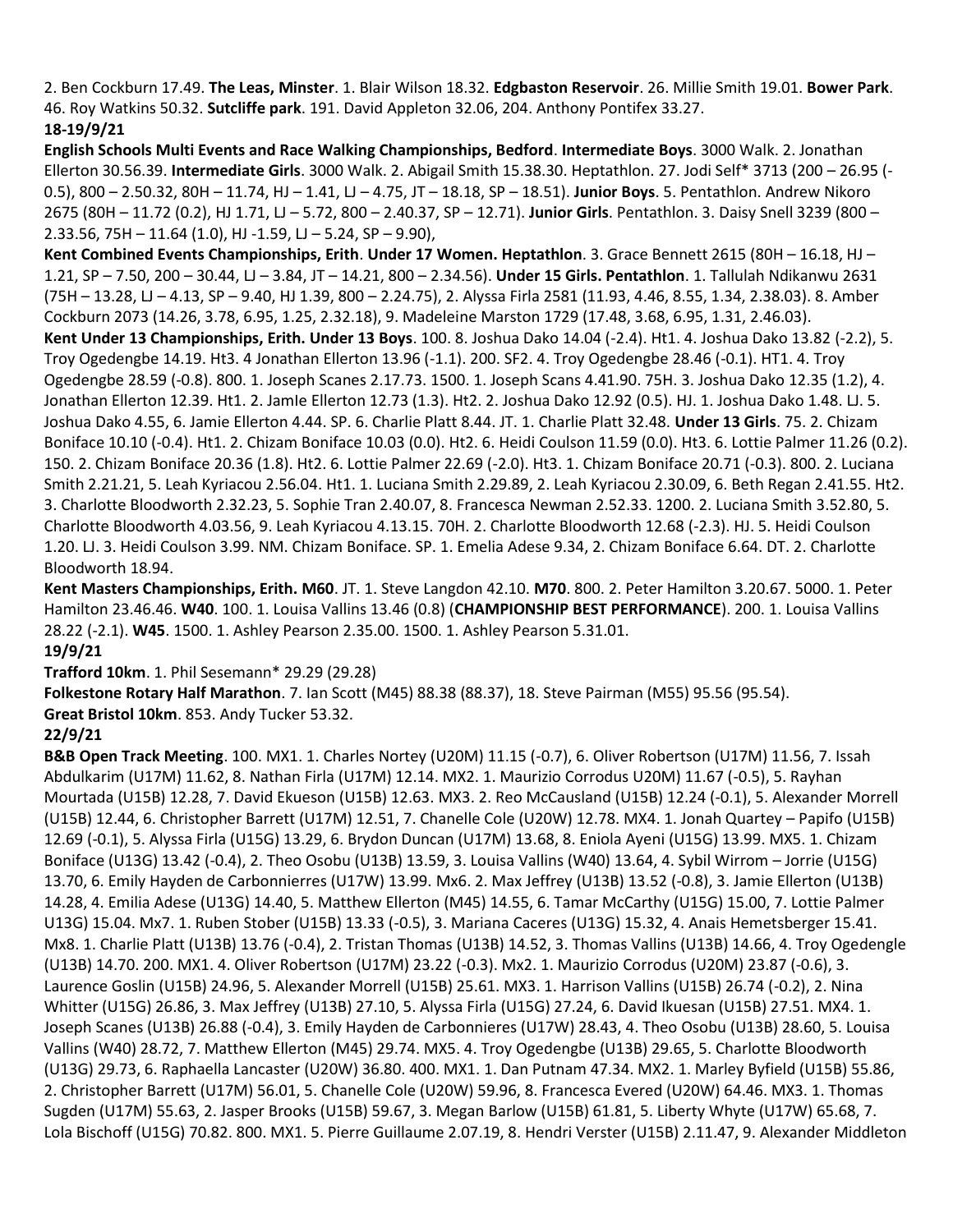(U15B) 2.12.42. MX2. 1. Ian Firla (M50) 2.16.82, 3. Cameron Kelly Gordon (U17W) 2.19.55, 5. Megan Barlow (U15G) 2.19.69, 8. Andre Verster (M45) 2.24.21, 9. Hannah Clark (U17W) 2.26.00, 10. Lucy Witcombe (U15G) 2.26.56. MX3. 1. Joshua Healey (U15B) 2.21.33, 2. Liberty Whyte (U17W) 2.25.12, 5. Cara Gould (U17W) 2.29.73, 6. Benjamin O'Grady (U13B) 2.30.37, 8. Jed Starvis (U15B) 2.32.65, 10. Francesca Middleton (U15G) 2.34.91. MX4. 1. Mark Constable (U15B) 2.14.57, 2. Alfie Whitelock (U13B) 2.28.54, 4. Ryan Tran (U15B) 2.29.96, 5. Henry Newman (U15B) 2.31.37, 6. Emily de Backer (U17W) 2.31.92, 7. Amie Gould (U15G) 2.32.92, 9. Kyla Dervish (U15G) 2.37.57, 10. Matilda Shilland (U15G) 2.39.54, 11. Beth Regan (U13G) 2.39.83. MX5. 33. Isla Spink (U15G) 2.39.17, 4. Samuel Barlow (U13B) 2.40.54, 5. Madeleine Marston (U15G) 2.41.50, 8. Sophie Lee (U17W) 2.44.48, 10. Abigail Williams (U13G) 2.46.38, 11. Abbie Lee (U13G) 2.49.11. MX6. 2. Lydia Marston (U13G) 2.45.48, 3. Eva Chambers (U15G) 2.47.86, 4. Tane Chambers (U15B) 2.49.29, 6. Francesca Newman (U13G) 2.52.88, 7. Liam Hough (U13B) 2.53.31, 8. Caitlin Hough (U13G) 2.53.36, 9. Isaac Evans (U13B) 2.55.90. MX7. 6. Joshua Dako (U13B) 2.40.20, 7. Isabella Thornton (U15G) 2.42.25, 8. Sophie Tran (U13G) 2.48.94, 9. Erinna Thornton (U15G) 3.03.79 1500. MX1. 4. Ted Marston (U17M) 4.31.02, 5. Joseph Scanes (U13B) 4.31.82, 6. Harry Fage (U15B) 4.42.94, 8. Olivia Magee Brown (U17W) 5.00.50, 9. Roger Beswick (M55) 5.00.99. MX2. 3. Isabel Pauling (U15G) 5.13.70, 5. Maria Salamanca (U15) 5.28.10, 6. Niamh Stanley (U15G) 5.31.35, 9. Leah Kyriacou (U13G) 5.36.60, 10. Ken Daniel (M70) 5.41.48 (**CLUB M70 RECORD**).

# **24/9/21**

**Serpentine Last Friday Of The Month 5k**. 74. Adrian Perry 21.26.

#### **25/9/21**

**SIAB Schools Home International, Derby. Intermediate Boys**. 3000 Walk. 4. Jonathan Ellerton 17.00.55. **Intermediate Girls**. 200. 2. Faith Akinbileje 24.37 (0.0). 800. 2. Amarisa Sibley 2.10.62. 3000. 1. Fleur Todd – Warmoth 9.19.77 (**CLUB UNDER 17 WOMEN AND UNDER 20 WOMEN RECORD**). 3000 Walk. 4. Abigail Smith 15.41.27. TJ. 3. Amelia Gray\* 11.99. SP. 3K. 2. Cleo Agyepong 14.60. HT. 3K. 3. Gypsy Nash 52.64.

**LE Toyota/McNeese State Cowboy Stampede, Lake Charles (LA) USA**. 4M. 9. Declan Neary\* 19.53.

**Parkruns. Roundshaw Downs**. 71. Gareth Griffin 27.43. **Bromley**. 2. Thomas Sugden 17.07, 5. Megan Slattery 18.01 (First woman), 7. Morgan Squibb 18.23, 10. Gareth Evans 19.04, 14. Megan Barlow 19.33, 25. Maria Salamanca 20.08, 28. Steven Pairman 20.38, 38. Nick Barber 21.13, 93. Stuart Cullum 23.24, 110. James Unwin 24.04, 143. Mike Simms 25.09, 187. Paul Byfield 26.43, 200. Jamie White 27.08, 205. Julia Pairman 27.20, 206. Jason Meers 27.23, 237. Graham Coates 28.23, 414. Adrian Perry 38.31. **Greenwich**. 8. Darren Corneille 20.13. **Town Moor**. 120. Rod Harrington 24.08, 146. Bertie Harrington 25.07. **Southampton**. 110. Lorna Clowes 22.20. **Beckenham Place park**. 6. Clayton Aves 19.42, 47. Jason Short 23.59, 61. Jane Bradshaw 24.35, 119. Zoe Kingsmell 27.49, 135. Andrew Kingsmell 29.01. **Rickmansworth**. 48. Robert Perry 22.57. **Nonsuch**. 139. Peter Hamilton 23.38. **Cannon Hill, Birmingham**. 15. Millie Smith 19.27 (First Woman). **Riddlesdown**. 60. Helen Godsell 28.10. **Conkers**. 101. Sally Smith 27.33. **Hoblingwell**. 3. David Adams 19.41**. Burgess park**. 105. James Morris 22.19. **Orpington**. 30. Carys Firth 23.18, 121. Karen Desborough 32.56. **Huntingdon**. 176. Mick Keene 30.42. **Pegwell Bay**. 12. Mark Ellison 21.45. 50. Anne Cilia 25.55. **Peckham Rye**. 94. John Turner 24.39, 219. Maz Turner 41.35. **Dartford Heath**. 22. George Collins 25.24. **Exmouth.** 37. Bob Minting 22.46. **Catford**. 71. Barry Wetherilt 27.11. **Squerryes Winery**. 77. David Appleton 33.47, 81. Anthony Pontifex 34.56.

## **26/9/21**

**Club 5 Mile Championships, West Wickham**. 1. Callum Myatt 30.06 (30.06 h/cap), 2. Gareth Evans 31.07 (29.07), 3. Ian Firla 31.23 (29.53), 4. Ian Scott 31.35 (28.15 2nd), 5. Alex Middleton 33.03 (30.33) (1<sup>st</sup> Junior man), 6. Roger Beswick 33.11 (29.11), 7. Steve Evenden 33.54 (29.34), 8. Chris Tuck 34.13 (30.43), 9. Alessio Tutt 34.28 (31.48) (2<sup>nd</sup> Junior Man), 10. Darren Corneille 34.45 (27.45 1st), 11. Steve Pairman 35.21 (29.01), 12. Jennie Butler 35.53 (29.23) (1<sup>st</sup> woman), 13. Sophie Kelleher 36.41 (29.11) (2<sup>nd</sup> woman), 14. David Beadle 37.52 (32.22), 15. Adrian Stocks 37.53 (29.03), 16. Andy Tucker 38.37 (28.37 3rd), 17. Steve Hough 39.14 (33.44), 18. Barry Wetherilt 39.46 (29.46), 19. Nic Corry 41.21 (30.21), 20. Chris Pike 41.58 (28.58), 21. John Leeson 43.04 (31.04), 22. Bernard Wilson 51.49 (39.49). **Bennett Cup Handicap after 2 events**. 1. Adrian Stocks 44, 2=. Chris Pike and Barry Wetherilt 43, 4. Steve Pairman 35, 5. Jennie Butler 31, 6=. Darren Corneille and Zoe White 30, 8=. Ian Scott and Jason Meers 29, 10=. Andy Tucker and Gareth Evans 28.

**Beckenham Half Marathon**. 21. Tim Ayres 95.25 (95.22), 22. Jason Meers 95.30 (95.26).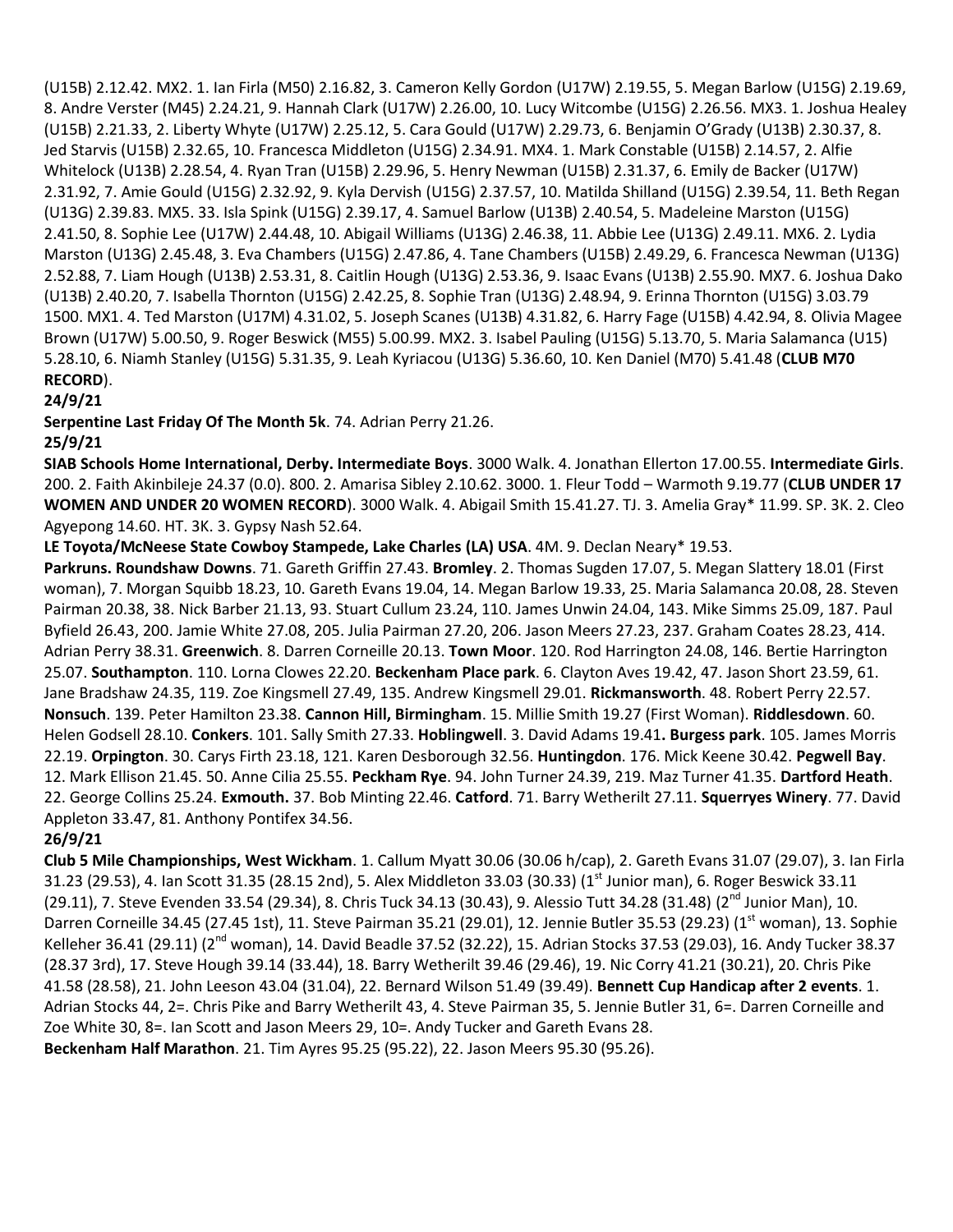

There is also a frequent and fast service on the L.B. and S.C.R. from London Bridge to Norwood expedite matters, the prompt and generous support

of all members is particularly solicited. Donations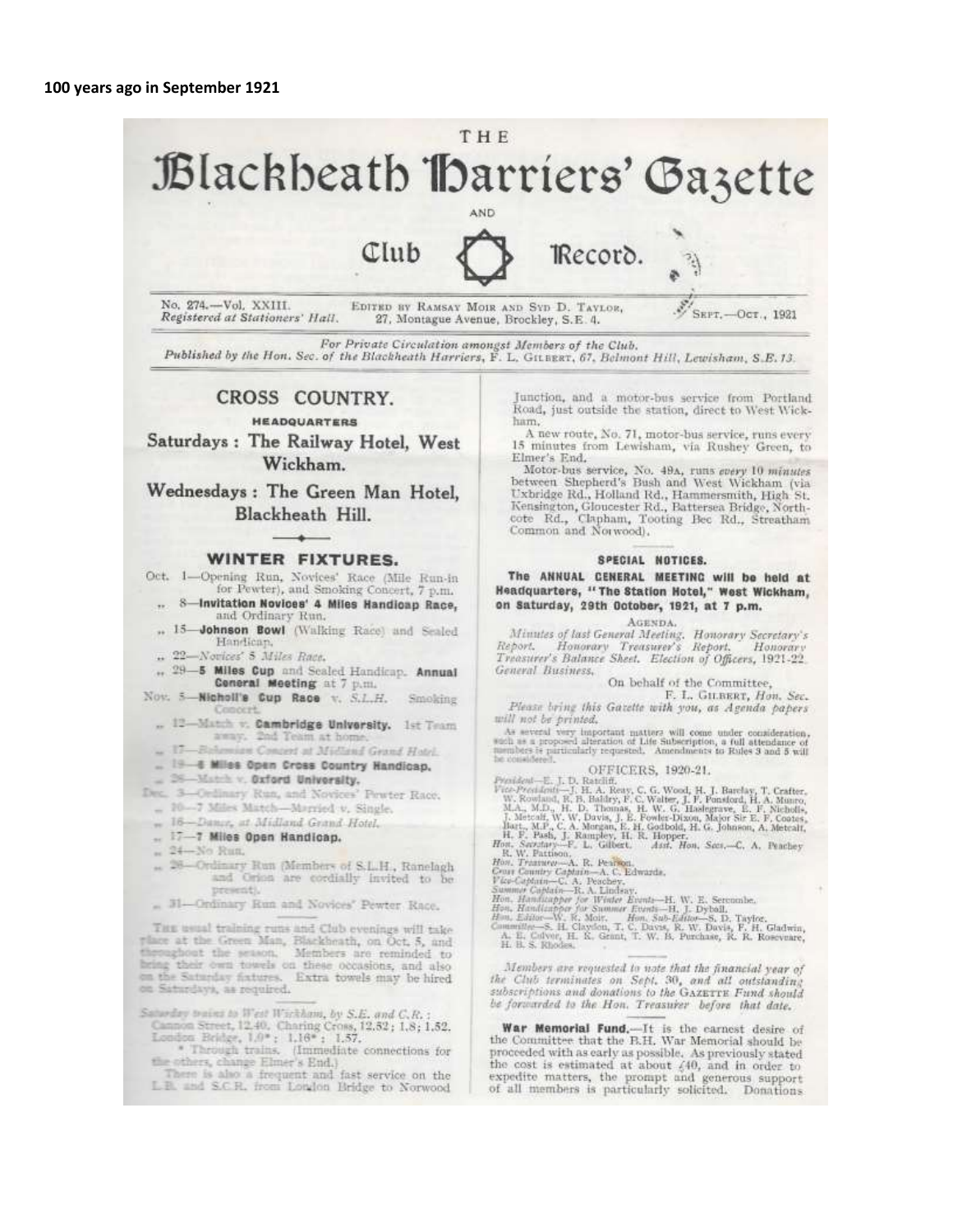#### Oddments.

HEATHEN hopes for another Club victory ran high<br>when our Summer Captain, R. A. Lindsay, was<br>selected to represent England against France in the<br>International, held in Paris, on Sept. 11, but this time<br>we were doomed to dis Now were doomed to disappointment, as Lindsay's<br>season resulted in his being only able to secure third<br>place in the 400 Metres. The following out of place in the 400 Metres. The following extracts from<br>his letter to the Editor on the subject speak for them-<br>selves, and we' commisses to the selves. selves, and we commiserate with Lindsay on his<br>hard luck: hard luck :

"Crossing the Channel I had a nasty attack of  $a^i$  de mer, followed by a bilions bordach. mal de mer, followed by a bilious headache. In less than 24 hours we were on the track, and I was still feeling very groggy. We commenced the pro-<br>gramme by an exhibition trot round, and at the end<br>of this canter I felt sure I couldn't, and at the end of this canter I felt sure I couldn't race 400 metres.<br>Personally I would sell to do along the personally Personally, I would rather have withdrawn, but the Formally, I would rather have withdrawn, but the<br>officials were so persistent that I turned out.<br>Realising my weakness, I took outside position,<br>Griffiths and Cushing moving down respectively<br>into first and second string a into first and second string. At the start I straight-<br>way fell to the rear and at the start I straightmo first and second string. At the start I straight-<br>way fell to the rear, and at half distance was fully<br>15 yards behind the leaders, I felt very inclined<br>to "chuck up the sponge," when I thought, "Dash<br>it—I'll beat the l leaders, Fery and Griffiths, who were running neck<br>and neck, to within 2 yards."<br>Reserves been the starting neck

RESULT:-Fery, France, 50 sec., 1; C. R. Griffiths,<br>England, 2; R. A. Lindsay, England, 3,

Fery thus "turned the tables " on Lindsay, who had previously beaten him in the 440 Yards A.A.A.<br>Championsly beaten him in the 440 Yards A.A.A. Championship in July last.

"To encourage member to turn out in Club matches, even where, owing to the conditions of scoring, they have no chance of helping their Team, it has been decided to have a Points Handicap… The winner of each Points Handicap will receive 25 points, and so on, down to the 25<sup>th</sup> man, who will receive one point. Should there be more than 25, the remainder will each receive one point. The scores will be carried on throughout the season and prizes presented on the last Saturday".

#### **75 years ago in September 1946**.

## Past Events

September 28, 1946.

# OPENING RUN AT HAYES.

ENCOURAGED by such a glorious warm afternoon with brilliant sunshine, close on 100 members gathered at Hayes to give an enthusiastic send-off to our 78th Winter Season.

Not for many years have we seen so impressive<br>an attendance of 'Heathens young and old, although large numbers were by no means rare in days of yore and will (we hope) continue until in time they become a commonplace. This reunion was ample proof of the Club's enduring vitality and promises well for its future.

The arrival of Tingey on his new cycle was an event in itself and he was the centre of attraction for a while, as was P.-P. Trevor Davis, who, with admirable promptitude, sought out the Hon. Treasurer and paid over his 60th annual Subscription. We<br>were likewise delighted to have Sydney Wooderson<br>with us. He made a somewhat brief appearance to<br>with us. He made a somewhat brief appearance to attend the Special General Meeting and left soon after. Also we noted with pleasure Dr. Munro, Rex Cross and John Lymbery and his wife.

Four packs: Fast (Choat), fast-medium (Wilkinson). slow-medium (Cockburn), and slow (Hefford) went out over the five miles trial. In spite of the warmth. there was the usual tendency among the younger and more energetic to attempt to force the pace at the expense of the less fit. After a few salutary warnings, however, leaders had little difficulty in keeping their somewhat unwieldy packs within bounds. This<br>tendency will diminish as the packs " sort themselves out" and should disappear as the season progresses and members become racing-fit.

So great were our numbers at tea-time that it cannot have been easy for "Nobby" Clarke and his assistants to cope with them all. Not a few who stayed on had to be content with a liquid supper, for it was not found possible to cater for any but a limited number. However, this was dispensed, with their usual competence, by Herbert Grant and Freddie Horn, and all was well.

Darts and a brief piano interlude from Reed brought the evening to a satisfactory close.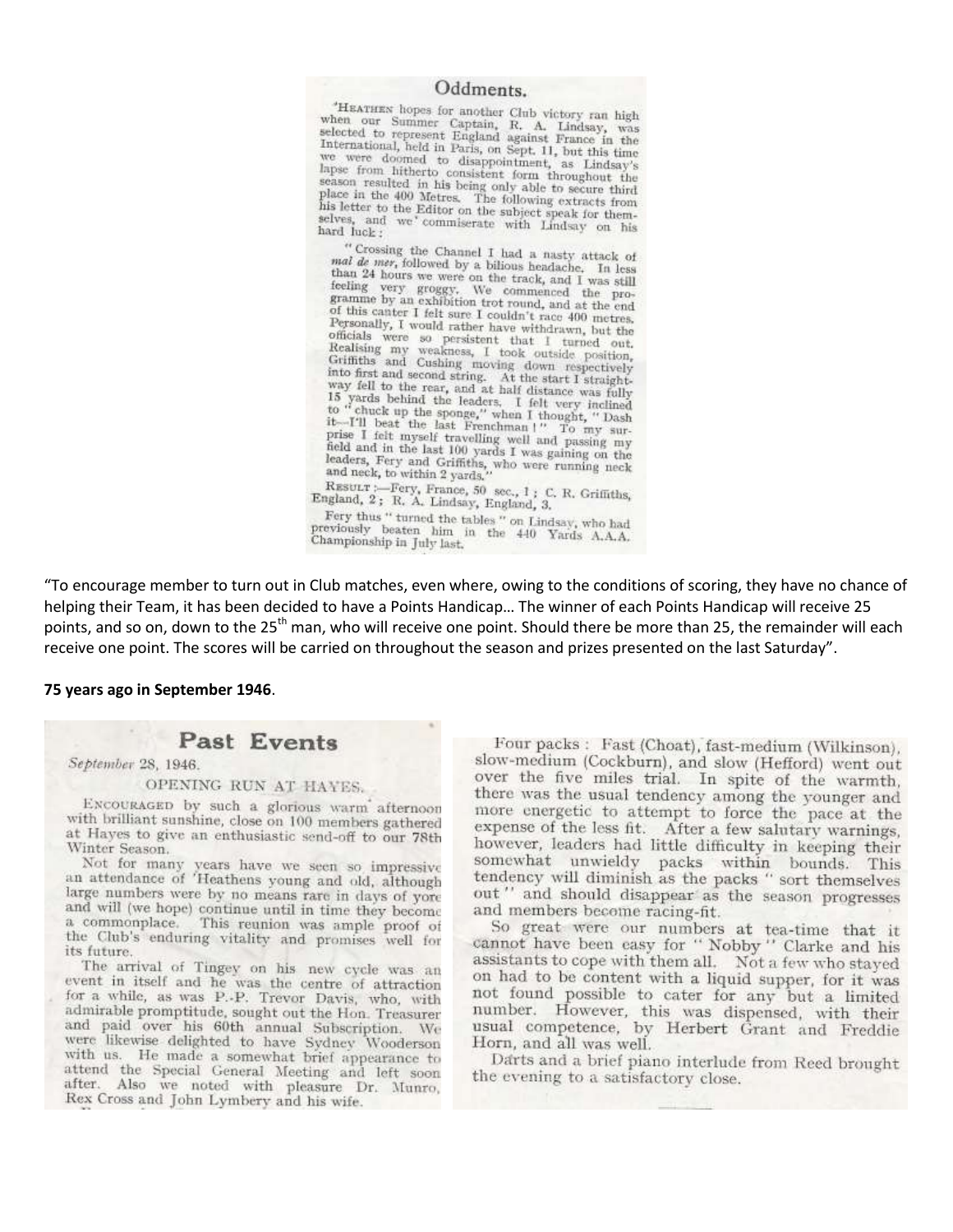Pictures didn't often appear in the Gazette in the 40s so we should be grateful for these. It's a shame, however, there weren't any of Douglas Tingey's new cycle as we can't verify if this was the same one he was using this Century.

![](_page_12_Picture_1.jpeg)

OPENING **RUN** AT **HAYES** Sept. 28, 1946.

Photographs by R. V. CROSS

![](_page_12_Picture_4.jpeg)

![](_page_12_Picture_5.jpeg)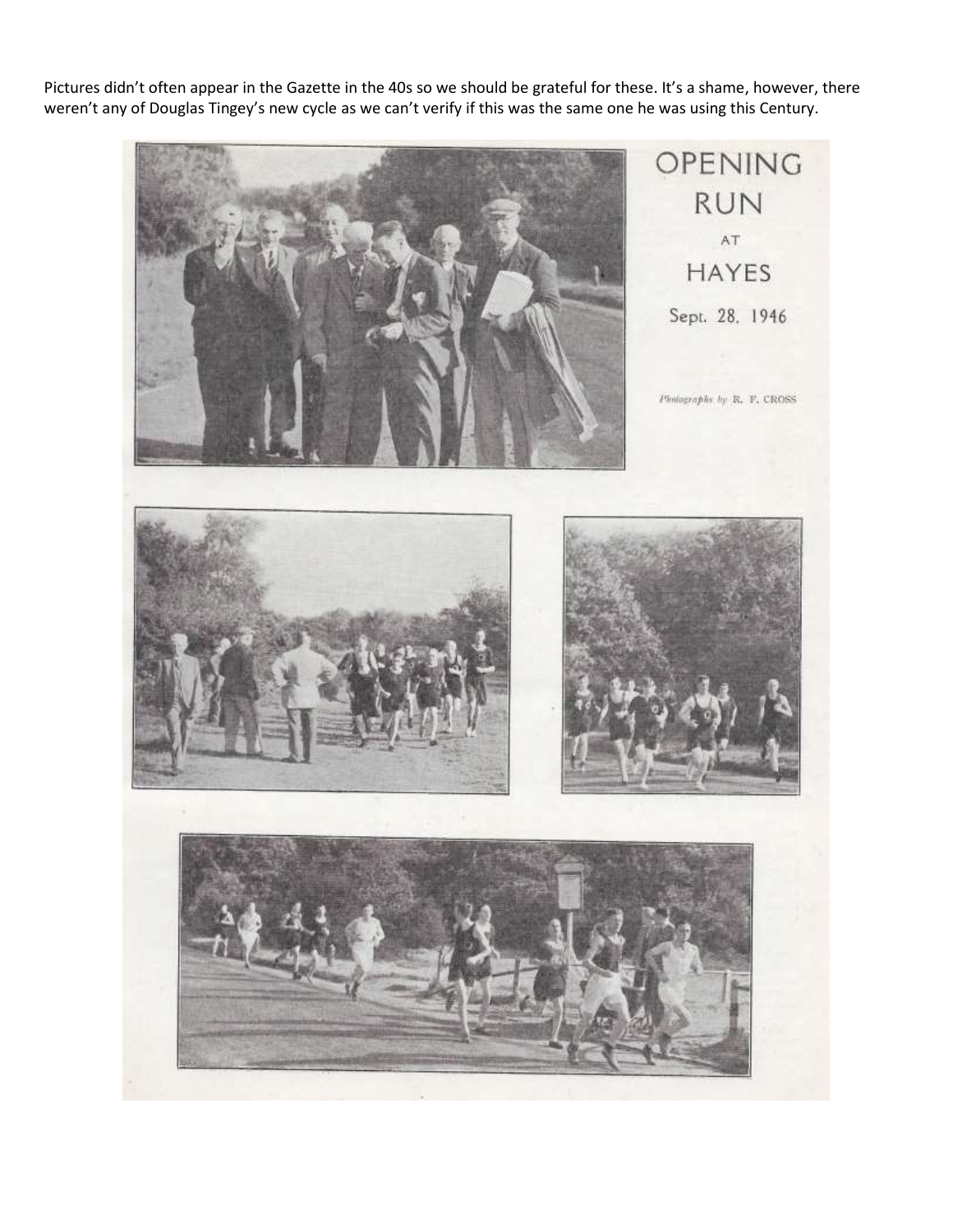#### **50 years ago in September 1971**

Tony Wadhams wins the triple jump at the Earls Court Indoor Spectacular with a distance of 50' 9 ½"

![](_page_13_Picture_2.jpeg)

# **THE AUTUMN ROAD RELAYS**

Saturday, 18th September, 1971

#### BLACKHEATH HARRIERS ROAD RELAY **AT HAYES**

It seems impossible that a decade has elapsed since our first effort at staging this annual road relay. Not only does the race continue to enjoy the support of a large number of clubs, but it also brings together a considerable number of<br>our own members. Once again we were very<br>fortunate to have a superb day: sunny, warm and windless. John Baldwin must be congratulated on both organising and competing in this year's race -- perhaps this may provoke some of those who are no longer competing into supporting the Club more on the administration of these events.

The race started promptly with 37 teams lining up on the first stage; the only notable absentees<br>were Hercules/Wimbledon, engaged in a Nat-<br>ional League qualifying competition at Crystal Palace.

Stage 1-Brien of Belgrave just pipped former National and International Cross-Country Champion Mel Batty of Thurrock by two seconds, with Chapman of Medway not far behind. Black-<br>heath, leading off with Chris Haines, were well in contention in 5th place.

Stage 2-The evergreen Ken Harland of Cambridge, running 3rd fastest time of the day,<br>brought his team from 10th to 2nd place, only two seconds down on the new leaders Medway.<br>Peter Horwood, running the fastest B.H. time

of the day, moved the Club into 4th position.<br>Stage 3—Keith Penny, equalling Harland's<br>time, took Cambridge into a substantial lead of 62<br>secs. Chris Woodcock ran steadily, keeping Blackheath in 4th place.

Stage 4-Barry Watson took Cambridge even fur-Stage 4—Barry Watson took Cambridge even fur-<br>ther into the lead, now 1 min. 36 secs. ahead of<br>Belgrave. Bob Hawtin showed good form, moving<br>into third spot only 27 seconds down on Belgrave.<br>Stage 5—Richard Newble.

Stage 5-Richard Newble of Medway had a superb run on this stage to record the fastest<br>of the day, 14.00, and move his club into 2nd<br>place. Cambridge were still 1 min. 24 secs. clear place. cannot be seen T and The the person in front, and Blackheath still third in the person<br>of Joe Clare, using this three miles as a sharp-<br>ener for the following week's London-Brighton<br>race (52 miles)!

Stage 6—With Graham Taylor anchoring their<br>team Cambridge moved even further away to<br>win by 2 min. 41 secs., but there was still some

excitement saved for the last lap to sort out<br>the next few places. Belgrave finished very<br>strongly by moving from 4th to 2nd, while

Medway dropped from 2nd to 4th and John<br>Baldwin kept the Club in 3rd place.<br>Cambridge Harriers also took the first 'B'<br>team prize, finishing 11th, two places ahead of<br>our own 'B' team. 27 teams finished the race,

which compares favourably with previous years.<br>
TEAM RESULT-1. Cambridge H. 'A', 87.33;<br>
2. Belgrave H. 'A' 90.14; 3. Blackheath H. 'A',<br>
90.27; 13. Blackheath 'B', 96.56; 19. Blackheath 'C'<br>
105.49; 25. Blackheath 'D', 11

Fastest Laps-1. R. Newble (Med.), 14.00; 2. R.<br>Gevers (S.L.H.), 14.14; 3. K. Penny (Cam.), and K. Harland (Cam.), 14.18.

Harland (Cam.), 14.18.<br>
Club performances (team position in parenthesis)<br>
-'A' team, C. Haines (5). 14.08; P. Horwood (4),<br>
14.54; C. Woodcock (4), 15.24; R. Hawin (3), 14.57;<br>
1. Clare (3), 15.03; J. Baldwin (3), 15.01.<br>

17.42 - team did not close in.

#### Dartford Relay: 11th September

TEAM-1. Medway A.C., 57.31: 6. Blackheath H., 61.25.

#### Walton Relay: 2nd October

TEAM-1. Hercules-Wimbledon, 92.31; 5, Black-<br>heath H. 'A', 95.41 (J. Clare, 15.40; P. Horwood, 15.41; R. Richardson, 16.24; R. Hawtin, 16.02; C.<br>Haines. 16.02; I. Wilson, 15.52); 17, Blackheath 'B', 102.38.

#### Reigate Priory Relay: 6th November

TEAM-1. Reading A.C., 78.12: 5. Blackheath H.<br>'A', 81.05: 12. Blackheath 'B', 85.52.<br>'A' team--P. Horwood (20). 13.57: B. O'Gorman<br>(12), 13.16: R. Richardson (8), 13.24: J. Clare (6).<br>13.28: C. Haines (5), 13.39: L. Wilson

'B' team-R. Hawtin (15), 13.43; A. Davis (21), 14.50; C. Woodcock (19), 14.00; W. Wade (15), 14.05; R. Barker (13), 14.32; P. Shepheard (12), 14.42.

Youth Race-1, Mitcham A.C., 22; 8, Blackheath H., 73 (10th R. Coles, 14.15; 17th S. Knowles, 14.27).